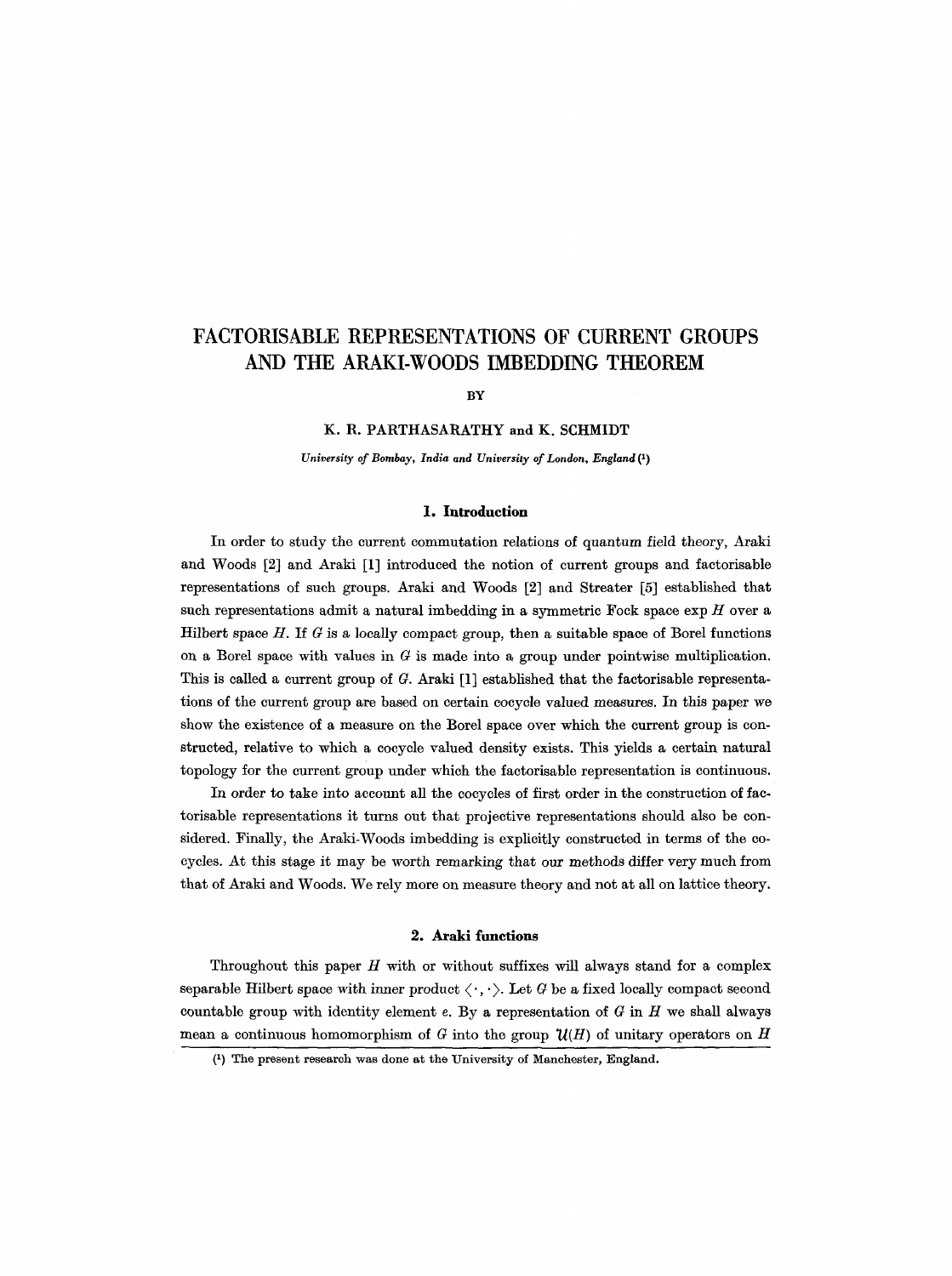with the weak (or equivalently strong) operator topology.  $R$ ,  $C$  and  $J$  will always stand for the additive group of real numbers, the additive group of complex numbers and the multiplicative group of complex numbers of modulus unity.

We recall a few definitions from [4].

*Definition 2.1.* A continuous function  $s: G \times G \rightarrow R$  is called an *additive multiplier* if the following conditions hold:

(1) 
$$
s(e, g) = s(g, e) = 0
$$
 for all  $g \in G$   
(2)  $s(g_1, g_2) + s(g_2^{-1}, g_1^{-1}) = 0$  for all  $g_1, g_2 \in G$   
(3)  $s(g_1g_2, g_3) + s(g_1, g_2) = s(g_1, g_2g_3) + s(g_2, g_3)$ .

An additive multiplier is called *trivial* if there exists a measurable function  $a: G \rightarrow R$ , such that

$$
s(g, h) = a(gh) - a(g) - a(h)
$$
 for all g,  $h \in G$ .

Two additive multipliers are called *equivalent* if their difference is trivial.

*Definition 2.2.* Let X be any set. A function  $K: X \times X \rightarrow \mathbb{C}$  is called a *positive definite kernel* if, for every positive integer *n* and every choice of elements  $x_1, x_2, ..., x_n$  in X and complex numbers  $a_1, a_2, ..., a_n$ ,

$$
\sum_{i,j} a_i \bar{a}_j K(x_i, x_j) \geqslant 0. \tag{2.1}
$$

K is said to be *conditionally positive definite* if (2.1) holds whenever  $\Sigma_i a_i = 0$ . A continuous function  $\phi$ :  $G \rightarrow \mathbb{C}$  is called *positive definite* if the kernel  $K(q, h) = \phi(qh^{-1})$  is positive definite on  $G \times G$  and  $\phi(e) = 1$ . If s is an additive multiplier on  $G \times G$ , then  $\phi$  is said to be *conditionally s-positive definite* if  $\phi(e) = 0$  and the kernel  $K(q, h) = \phi(qh^{-1}) + i s(q, h^{-1})$  is conditionally positive definite. In the special case when  $s \equiv 0$ , we say that  $\phi$  is *conditionally*  $positive$  *definite.* 

In order to study factorisable projective representations of current groups, we have to make a detailed analysis of additive multiplier valued measures and conditionally positive definite function valued measures. To this end we introduce the following definitions inspired by the work of Araki [1].

*Definition 2.3.* Let  $(T, S)$  be a standard Borel space. A function S:  $S \times G \times G \rightarrow R$  is called an *Araki multiplier if* the following conditions hold:

- (1) for every fixed  $(g_1, g_2) \in G \times G$ ,  $S(\cdot, g_1, g_2)$  is a totally finite signed measure on  $S$ ;
- (2) for every fixed  $A \in \mathcal{S}$ , the function  $S(A, \cdot, \cdot)$  is an additive multiplier on  $G \times G$ .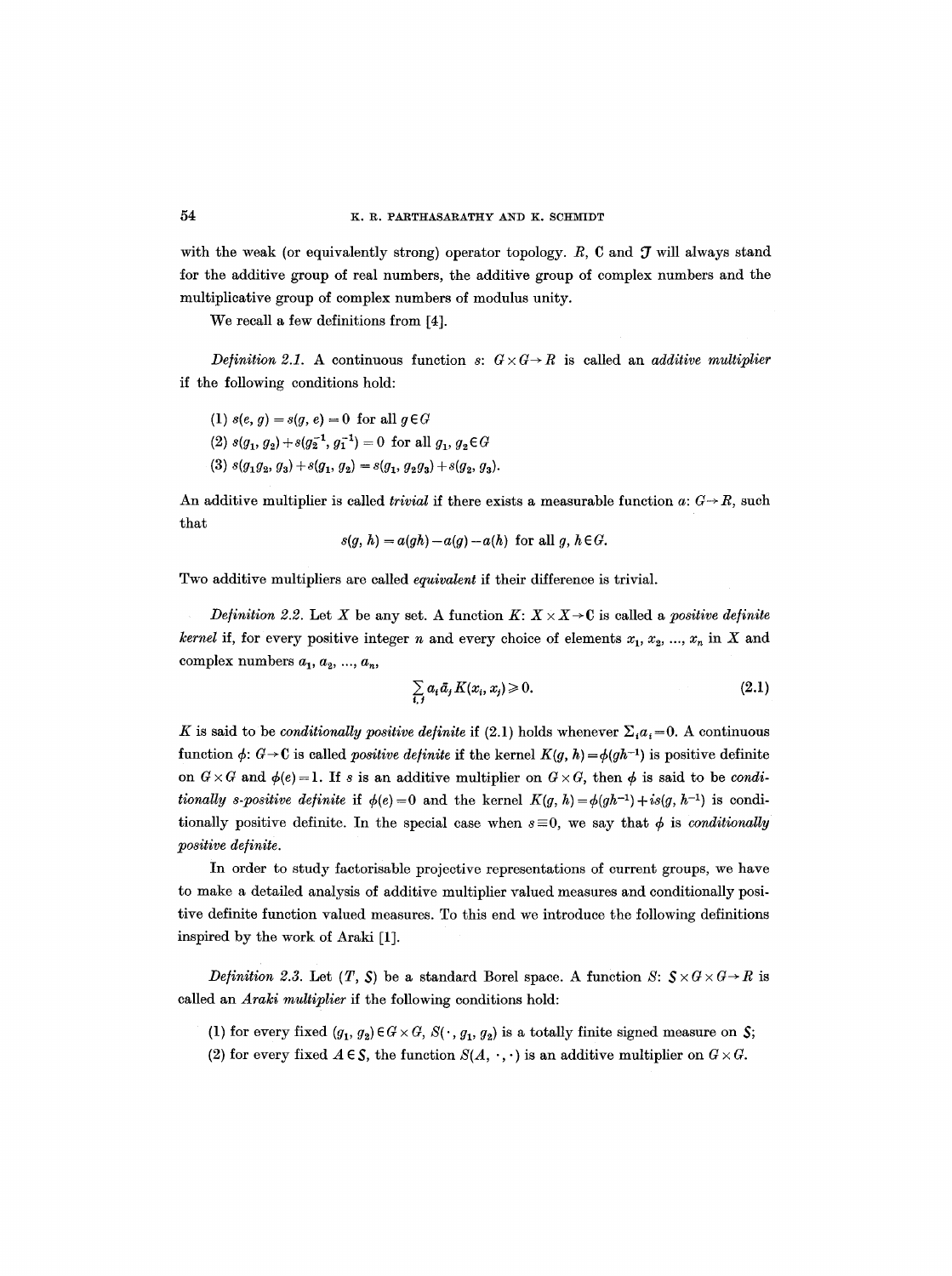For a given Araki multiplier S, a function  $\phi: S \times G \rightarrow \mathbb{C}$  is called an *Araki S-function* if the following conditions hold:

(1) for every fixed  $g \in G$ ,  $\phi(\cdot, g)$  is a totally finite complex valued measure on S;

(2) for every fixed  $A \in S$ ,  $\phi(A, \cdot)$  is a conditionally  $S(A, \cdot, \cdot)$ -positive definite function on G.

If  $S \equiv 0$ , an Araki S-function will be simply called an *Araki function*.

We choose and fix a standard Borel space  $(T, S)$  and a pair  $(S, \phi)$  of an Araki multiplier and an Araki S-function. We now define a kernel  $K_{\phi}$  on the space  $(S \times G) \times (S \times G)$ by the equation

$$
K_{\phi}(A, g; B, h) = \phi(A \cap B, gh^{-1}) - \phi(A \cap B, g) - \phi(A \cap B, h^{-1}) + iS(A \cap B, g, h^{-1}) \tag{2.2}
$$

for all *A*,  $B \in \mathcal{S}$  and g,  $h \in G$ . We shall analyse the properties of  $\phi$  by studying the kernel  $K_d$ .

**LEMMA 2.1.** The kernel  $K_{\phi}$  defined by (2.2) is positive definite in the space ( $S \times G$ )  $\times$  $(S\times G)$ .

*Proof.* Let  $A_1, A_2, ..., A_n \in S$ ,  $g_1, g_2, ..., g_n \in G$  and  $a_1, a_2, ..., a_n$  be n complex numbers. Let  $B_1, B_2, ..., B_m$  be the atoms of the ring generated by  $A_1, A_2, ..., A_n$ . Let

$$
\chi(i,k) = \begin{cases} 1 & \text{if } B_k \subset A_i \\ 0, & \text{otherwise, } i = 1, 2, \dots, n, \quad k = 1, 2, \dots, m. \end{cases}
$$

Then equation (2.2) and an easy computation show that

$$
\sum_{i,j=1}^{n} a_i \bar{a}_j K_{\phi}(A_i, g_i; A_j, g_j) = \sum_{k=1}^{m} \left\{ \sum_{i,j=1}^{n} a_i \chi(i,k) \overline{a_j \chi(j,k)} \left[ \phi(B_k, g_i g_j^{-1}) - \phi(B_k, g_i) \right. \right. \\ \left. \left. - \phi(B_k, g_j^{-1}) + i S(B_k, g_i, g_j^{-1}) \right] \right\}. \tag{2.3}
$$

Since  $\phi$  is an Araki S-function, for every fixed  $B \in S$ , the kernel  $\phi(B, gh^{-1})$  is conditionally  $S(B,\cdot,\cdot)$ -positive definite on  $G \times G$ . Hence by corollary 1 to Lemma 2.2 of [4], the kernel  $\phi(B, gh^{-1}) - \phi(B, g) - \phi(B, h^{-1}) + iS(B, g, h^{-1})$  is positive definite on  $G \times G$ . This shows that every term within the curly brackets in (2.3) is non-negative. Hence  $K_{\phi}$  is positive definite. This completes the proof of the lemma.

LEMMA 2.2. Let  $\phi$  be an Araki S-function. Then there exists a Hilbert space H spanned *by vectors Y(A, g, h), A*  $\in$  *S, g, h* $\in$ *G such that the inner product*  $\langle \cdot, \cdot \rangle$  *satisfies the equation*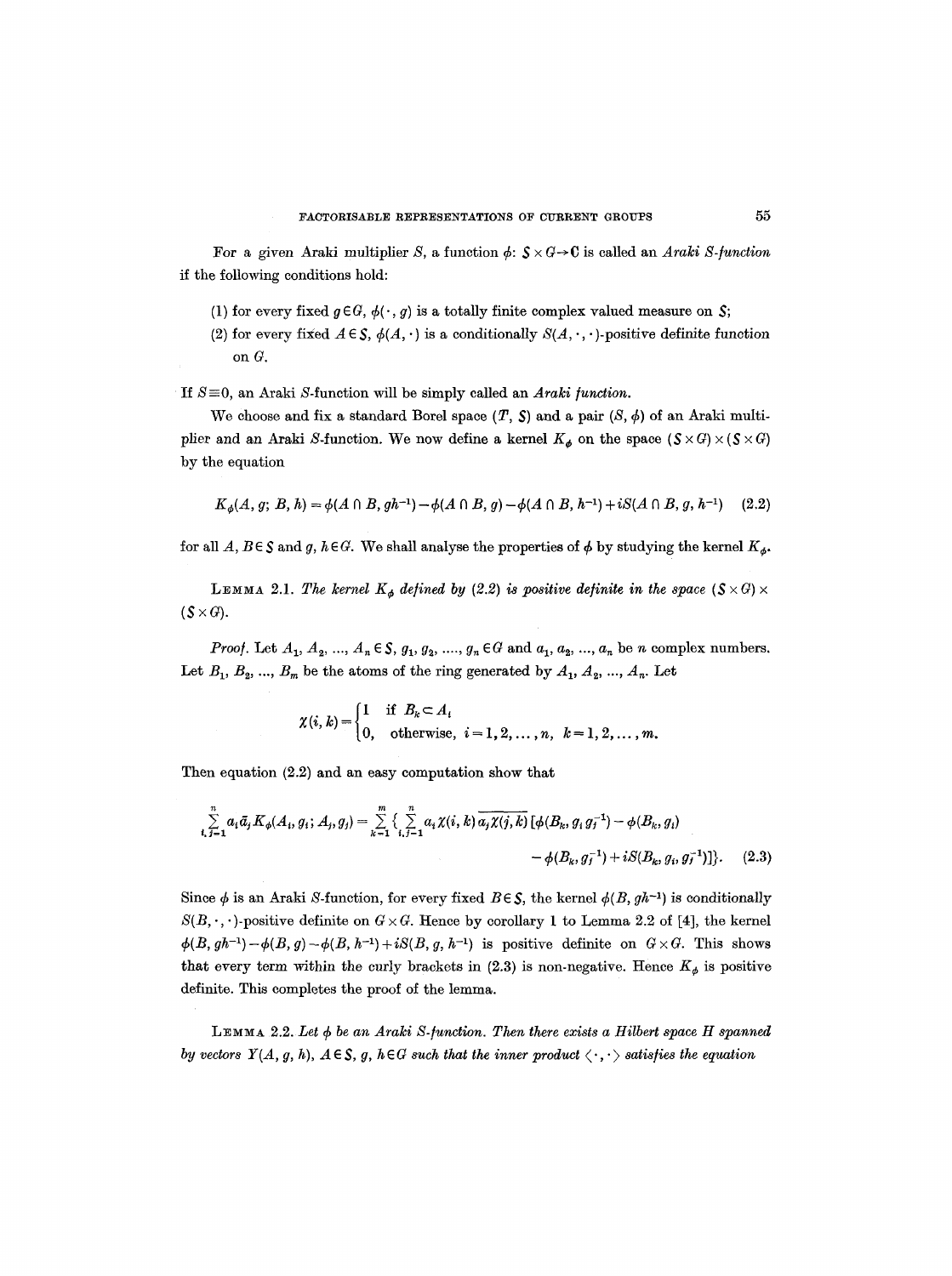56 K.R. PARTHASARATHY AND K. SCHMIDT

$$
\langle Y(A, g_1, h_1), Y(B, g_2, h_2) \rangle = \phi(A \cap B, h_1^{-1} g_1 g_2^{-1} h_2) - \phi(A \cap B, h_1^{-1} g_1 g_2^{-1})
$$
  

$$
-\phi(A \cap B, g_1 g_2^{-1} h_2) + \phi(A \cap B, g_1 g_2^{-1}) + i [S(A \cap B, h_1^{-1} g_1 g_2^{-1}, h_2)
$$
  

$$
-S(A \cap B, g_1 g_2^{-1}, h_2)]
$$
 (2.4)

*<i>for all*  $A, B \in S, g_1, g_2, h_1, h_2 \in G$ .

*Proof.* By Lemma 2.1 and Kolmogorov's theorem on stochastic processes, we can consider  $K_{\phi}$  as the covariance function of a certain complex Gaussian stochastic process  $\chi(A,g)$  with mean zero and "time variable"  $(A,g)\in S\times G$ . In the standard notation of probability theory,  $E(Y(A_n) = 0$ ,  $f_{\text{cm}} = 0$ ,  $A \in S$ ,  $I \in C$ 

$$
EX(A, g) = 0 \quad \text{for all } A \in S, h \in G,
$$
  

$$
EX(A, g) \overline{X(B, h)} = K_{\phi}(A, g, B, h) \quad \text{for all } A, B \in S, \text{ and } g, h \in G.
$$
  
We now write 
$$
Y(A, g, h) = X(A, h^{-1}g) - X(A, g).
$$
 (2.5)

A straightforward computation now shows that  $E Y(A, q_1, h_1) \overline{Y(A, q_2, h_2)}$  is precisely the right hand side of  $(2.4)$ . If H is defined as the expected mean square completion of the linear span of the random variables  $Y(A, g, h)$ ,  $A \in S$ ,  $g, h \in G$ , and the inner product is defined by covariance,  $H$  becomes a Hilbert space. The separability of  $H$  is an immediate consequence of the fact that  $S$  is countably generated, G is second countable and  $\phi$  is an Araki S-function. This completes the proof of the lemma.

Given an Araki S-function, we construct the Hilbert space  $H$  according to Lemma 2.2 and denote by  $H(A)$  the closed linear span of all the elements  $Y(A, g, h)$  as g and h vary over G. Let  $P(A)$  be the projection onto the subspace  $H(A)$ . With these notations we have the following lemma:

LEMMA 2.3. *The map A* $\rightarrow$ P(A) is a projection valued measure on (T, S). Further

$$
P(A) Y(B, g, h) = Y(A \cap B, g, h) \quad \text{for } A, B \in \mathcal{S}, g, h \in G. \tag{2.6}
$$

*Proof.* Formula (2.4) implies that  $Y(A, g_1, h_1)$  and  $Y(B, g_2, h_2)$  are orthogonal as soon as  $A$  and  $B$  are disjoint. Hence  $H(A)$  and  $H(B)$  are orthogonal whenever  $A$  and  $B$  are disjoint. Since  $\phi$  is an Araki S-function, (2.4) also implies that for a sequence of disjoint sets  $A_1, A_2, ..., \in S$ ,

$$
|| Y(\bigcup_i A_i, g, h) - \sum_{i=1}^{\infty} Y(A_i, g, h) ||^2 = 0.
$$

This implies that  $H(\bigcup_i A_i) = \bigoplus_i H(A_i)$ . Hence  $P(\cdot)$  is a projection valued measure. Since  $Y(B, g, h) = Y(B \cap A, g, h) + Y(B \cap A', g, h)$  where A' is the complement of A, (2.6) is proved. This completes the proof of the lemma.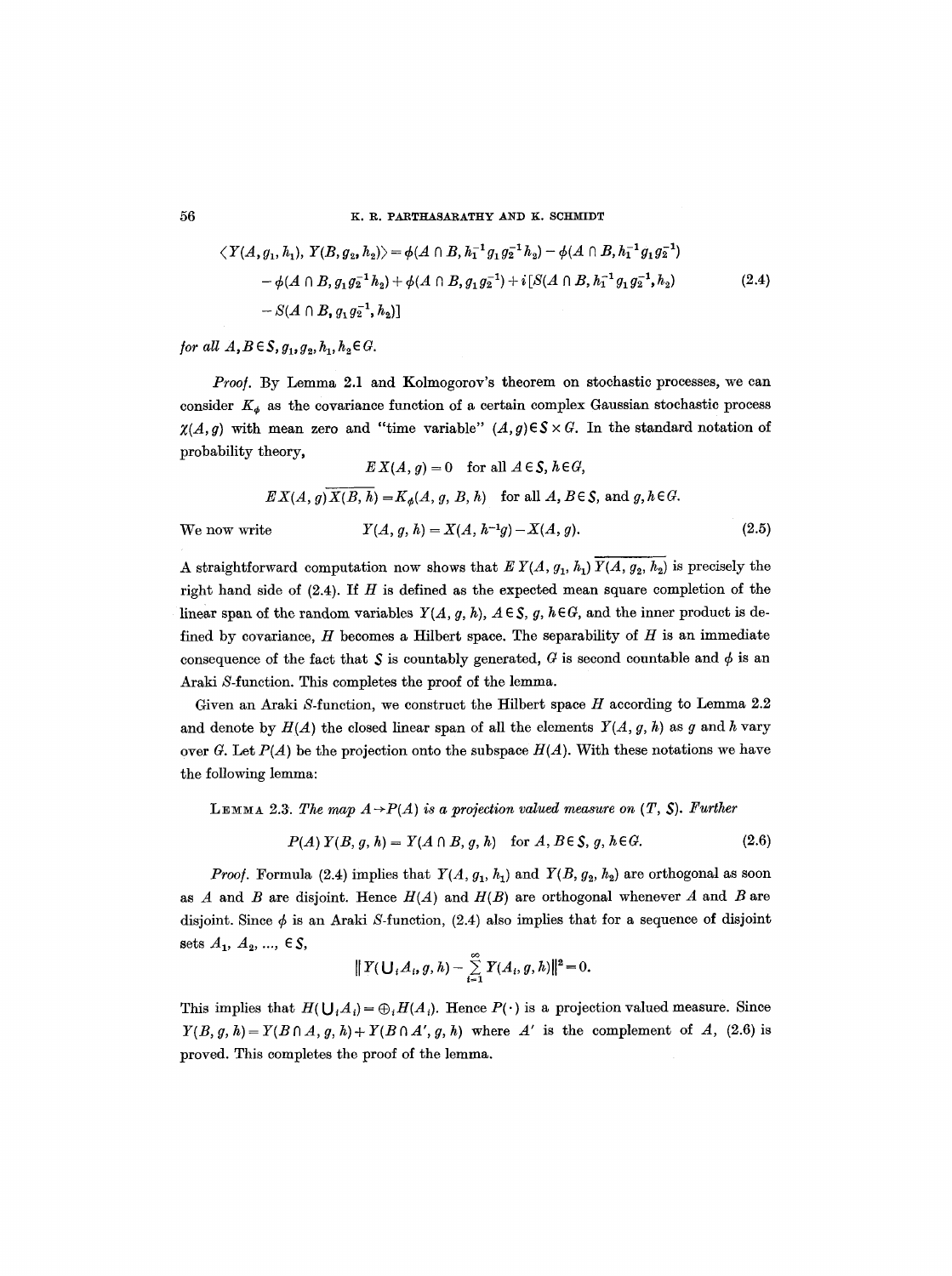In the Hilbert space H defined by Lemma 2.2, we define the map  $U_q$  for  $q \in G$  by the equation

$$
U_{g_1} Y(A, g, h) = Y(A, g g_1^{-1}, h) \tag{2.7}
$$

for all  $A \in S$ ,  $g_1, g, h \in G$ . Formula (2.4) implies that  $U_{g_1}$  is a well defined isometry on the set of all elements  $Y(A, g, h)$ ,  $A \in S$ , g,  $h \in G$ . Hence  $U_{g_1}$  can be extended to an isometry on H. Since the range of  $U_{g_1}$  is everywhere dense it follows that  $U_{g_1}$  is a unitary operator for every  $g_1$ . Further  $U_{g_1}U_{g_2}=U_{g_1g_2}$  for all  $g_1, g_2 \in G$ . Since  $\phi$  is an Araki S-function, the map  $g \rightarrow U<sub>g</sub>$  is weakly continuous and hence a unitary representation. Further, (2.6) and (2.7) imply that

$$
U_{g_1} P(A) Y(B, g, h) = Y(A \cap B, g g_1^{-1}, h) = P(A) U_{g_1} Y(B, g, h).
$$
 (2.8)

We shall write

$$
P(A) Ua P(A) = U(A, g) \text{ for all } g \in G, A \in \mathcal{S}.
$$
 (2.9)

Equations (2.8) and (2.9) imply that  $U_q$  and  $P(A)$  commute for all  $q \in G$  and  $A \in \mathcal{S}$ . Further  $U(A, g)$  vanishes on  $H(A')$  and restricted to the subspace  $H(A)$  yields a unitary representation for the group G. We also observe that  $U(T, g) = U_g$ . Further

$$
U(A, g_1) Y(B, g, h) = Y(A \cap B, g g_1^{-1}, h).
$$
\n(2.10)

We now write

$$
\delta(A,h) = Y(A,e,h). \tag{2.11}
$$

Then (2.5), (2.10) and (2.11) imply that

$$
U(A, g)\delta(A, h) = \delta(A, gh) - \delta(A, h). \tag{2.12}
$$

In other words on the subspace  $H(A)$ , the map  $g \rightarrow U(A, g)$  is a representation and  $g \rightarrow \delta(A, g)$  is a cocycle of the first order for that representation. In this context we refer to [1] and [4]. Further  $\delta(A, g)$  satisfies the equation

$$
P(B)\delta(A,g) = \delta(A \cap B, g). \tag{2.13}
$$

For any measure  $\mu$  on  $(T, S)$  and any finite or countable cardinal *n*, we shall denote by  $L_2(\mu, n)$  the direct sum of n copies of the Hilbert space  $L_2(\mu)$ . In the notation of direct integrals of Hilbert spaces, we may write

$$
L_2(\mu,n)=\int \! \mathbf{C}^n d\mu
$$

where  $\mathbb{C}^n$  is the *n* dimensional complex Hilbert space if *n* is finite and the space of square summable sequences if  $n$  is infinite. If now we apply the Hahn-Hellinger theorem for the projection valued measure  $P(A)$ , we may assume that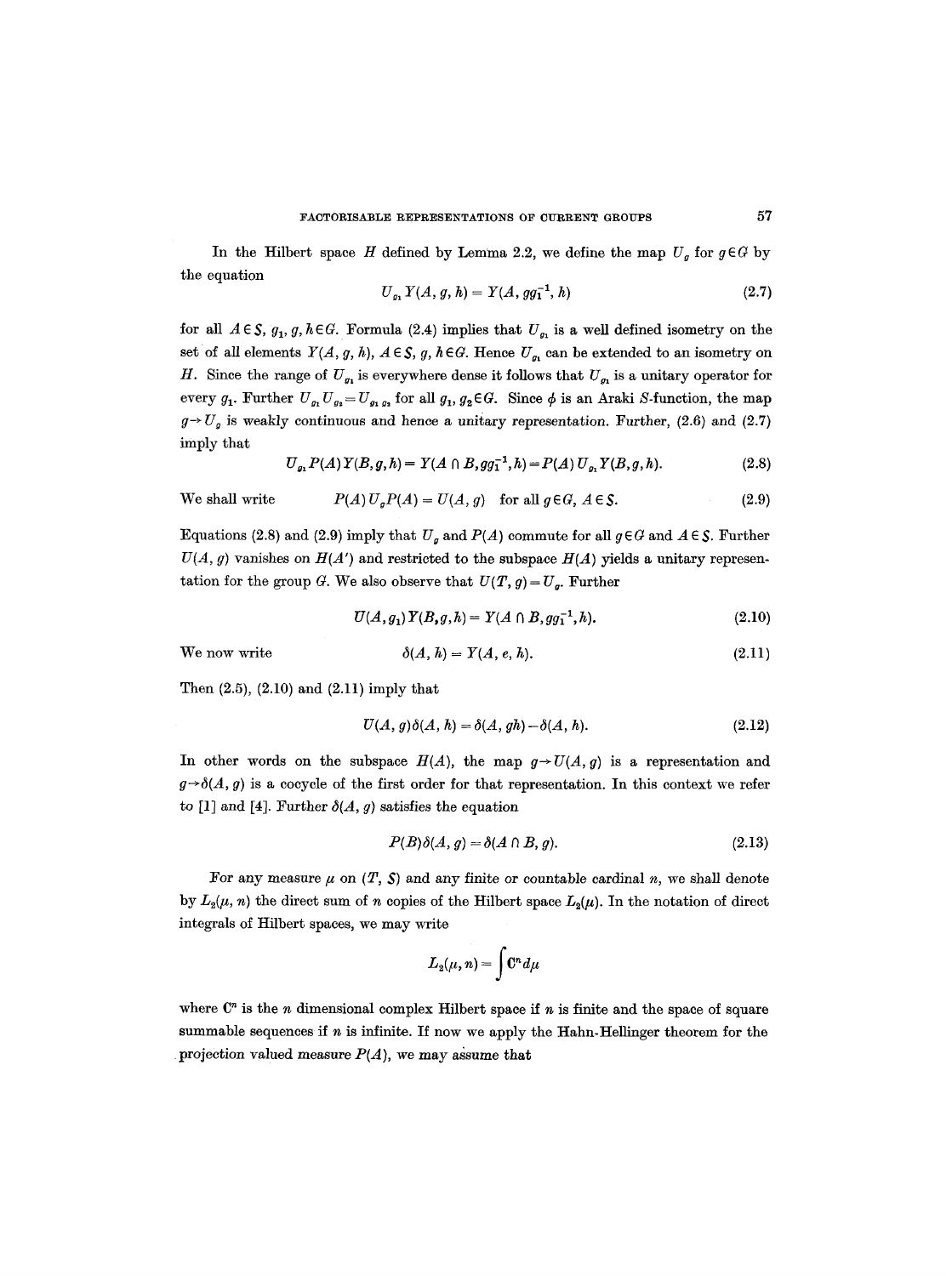58 K. R. PARTHASARATHY AND K. SCHMIDT

$$
H=\bigoplus_{n=\infty,1,2,...}\int\mathbf{C}^n d\mu_n
$$

where  $\mu_n$  are mutually orthogonal measures with disjoint supports  $B_n$  such that  $\Sigma \mu_n$  is a totally finite measure and  $P(A)$  is simply multiplication by the indicator function  $\chi_A$  of the set A. Since  $U_q$  and  $P(A)$  commute for all  $q \in G$  and  $A \in S$ , we may by a standard application of a result of Von Neumann and Fubini's Theorem assume that  $U_g$  restricted to  $\int \mathbb{C}^n d\mu_n$  is multiplication by an *n*-dimensional matrix  $V_n(t, g)$ ,  $t \in T$  and for every fixed t and *n, g*  $\rightarrow$   $V_n(t, g)$  is an *n*-dimensional unitary representation of G. A similar application of Fubini's theorem and an argument similar to the one in the proof of Theorem 3.1 in [4] yield the equation  $\delta(A, g) = \sum_n \int_A \delta_n(t, g) d\mu_n$  where  $\delta_n(t, g)$  is a continuous cocycle for the representation  $g \rightarrow V_n(t, g)$ . We now write  $\mu = \sum_n \mu_n$ ,  $H_t = \mathbb{C}^n$ ,  $V(t, g) = V_n(t, g)$  whenever t belongs to the support  $B_n$  of  $\mu_n$ . Then we have in the notation of direct sum of Hilbert spaces,

$$
H = \int H_t d\mu(t),
$$
  

$$
U(A,g) = \int \chi_A(t) V(t,g) d\mu(t),
$$
  

$$
\delta(A,g) = \int \chi_A(t) \delta(t,g) d\mu(t),
$$
  

$$
P(A) = \int \chi_A(t) I_t d\mu(t),
$$

where  $I_t$  is the identity operator in  $H_t$ . Further  $\delta(t, g)$  is a cocycle for  $V(t, g)$ . We can now summarise all our discussion in the form of a theorem.

THEOREM 2.1. Let G be a locally compact second countable group and  $(T, S)$  a standard *Borel space. Let further*  $(S, \phi)$  *be a pair consisting of an Araki multiplier* S on  $S \times G \times G$  and an Araki S-function  $\phi$  on  $S \times G$ . Then there exists a complex separable Hilbert space H, a projection valued measure  $A \rightarrow P(A)$  on  $S$ , a continuous unitary representation  $g \rightarrow U_g$  of  $G$  in *H* and a continuous function  $g \rightarrow \delta(g)$  on G with values in H satisfying the following conditions:

- (a)  $U_q \delta(h) = \delta(qh) \delta(q)$  for all g,  $h \in G$ ;
- (b) *The subspaces*  $H(A) = P(A)(H)$  are invariant under all the  $U_q$ ;
- (c) For every  $A \in S$ , g,  $h_1, h_2 \in G$ ,

$$
\langle P(A) U_g \, \delta(h_1), \, \delta(h_2) \rangle = \phi(A, h_1^{-1} g^{-1} h_2) - \phi(A, h_1^{-1} g^{-1}) - \phi(A, g^{-1} h_2) + \phi(A, g^{-1}) + i[S(A, h_1^{-1} g^{-1}, h_2) - S(A, g^{-1}, h_2)]. \tag{2.14}
$$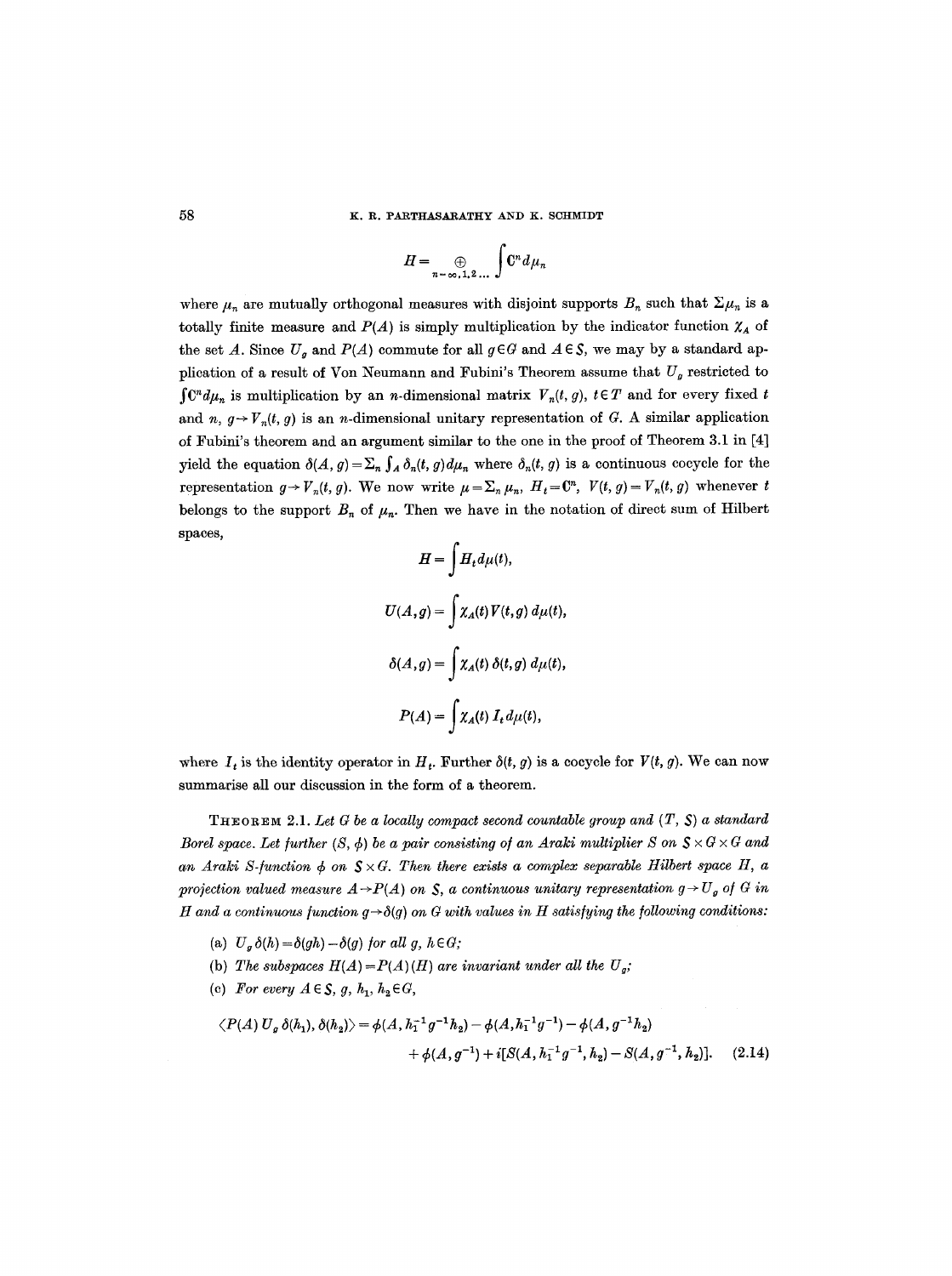*Further the Hilbert space H can be written as a direct integral*  $\int H_t d\mu(t)$  of Hilbert spaces  $H_t$ with respect to a totally finite measure  $\mu$  on S, where the family  $\{H_t, t \in T\}$  satisfies the follow*ing:* 

(a') For every t, there exists a unitary representation  $g \rightarrow V(t, g)$  of G in  $H_t$  such that  $U_g=\int V(t, g)d\mu(t);$ 

(b') The projection valued measure  $A \rightarrow P(A)$  is given by

$$
P(A) = \int \chi_A(t) \, I_t \, d\mu(t)
$$

*where*  $I_t$  *is the identity operator in*  $H_t$ ;

(c') For every t, there exists a continuous map  $g \rightarrow \delta(t, g)$  from G into  $H_t$  such that

$$
V(t, g)\delta(t, h) = \delta(t, gh) - \delta(t, g) \quad \text{for all } g, h \in G \tag{2.15}
$$

and 
$$
\delta(g) = \int \delta(t, g) d\mu(t) \text{ for all } g \in G.
$$

The measure  $\mu$  satisfying  $(a')$ ,  $(b')$ ,  $(c')$  and  $(a)$ ,  $(b)$ ,  $(c)$  is determined uniquely upto *equivalence. The map t*  $\rightarrow$  ( $V(t, \cdot)$ ,  $\phi(t, \cdot)$ ) *is determined upto unitary equivalence a.e.*( $\mu$ ).

*Conversely given a totally finite measure*  $\mu$  *and a triplet*  $(H_t, V(t, \cdot), \delta(t, \cdot))$  *for every t such that (2.15) is fulfilled and the direct integrals*  $\int H_t d\mu(t)$ *,*  $\int V(t, \cdot) d\mu(t)$  *and*  $\int \delta(t, \cdot) d\mu(t)$  *are well defined, there exists a pair*  $(S, \phi)$  *consisting of an Araki multiplier S and an Araki Sfunction*  $\phi$  *such that the triple*  $(U_o, P(A), \delta)$  *defined by (a'), (b'), (c') satisfies (a), (b) and (c).* 

*If* S',  $\phi'$  is another pair satisfying the same properties then  $S'(A, \cdot, \cdot) - S(A, \cdot, \cdot)$  is a *trivial additive multiplier for every fixed*  $A \in S$  *and*  $\text{Re } \phi = \text{Re } \phi'$ .

*Proo/.* The only part that remains to be proved is the converse. This follows by a straightforward calculation if we put  $\phi(A, g) = -\frac{1}{2} \langle P(A) \delta(g), \delta(g) \rangle$  and  $S(A, g, h) =$ Im  $\langle P(A)\delta(q^{-1}), \delta(h)\rangle$  and observe that Im  $\langle \delta(t, g^{-1}), \delta(t, h)\rangle$  is an additive multiplier for every  $t \in T$ . (See [4], Theorem 2.1). This completes the proof of the theorem.

In the case  $S = 0$ , the statement of Theorem 2.1 is considerably simplified and something more can be said about an Araki function. In fact we have the following theorem.

THEOREM 2.2. Let  $G$  be a locally compact second countable group and  $(T, S)$  be a stan*dard Borel space. Suppose that*  $\phi$  *is an Araki function on*  $S \times G$ *. Then there exist maps w:*  $T \times G \rightarrow \mathbb{C}$  and  $\xi \colon \mathcal{S} \times G \rightarrow R$  such that the following properties are satisfied:

- (1) For every fixed  $t \in T$ ,  $\psi(t, \cdot)$  is a conditionally positive definite continous function on G;
- (2) For every fixed  $g \in G$ ,  $\psi(\cdot, g)$  is a measurable function on T;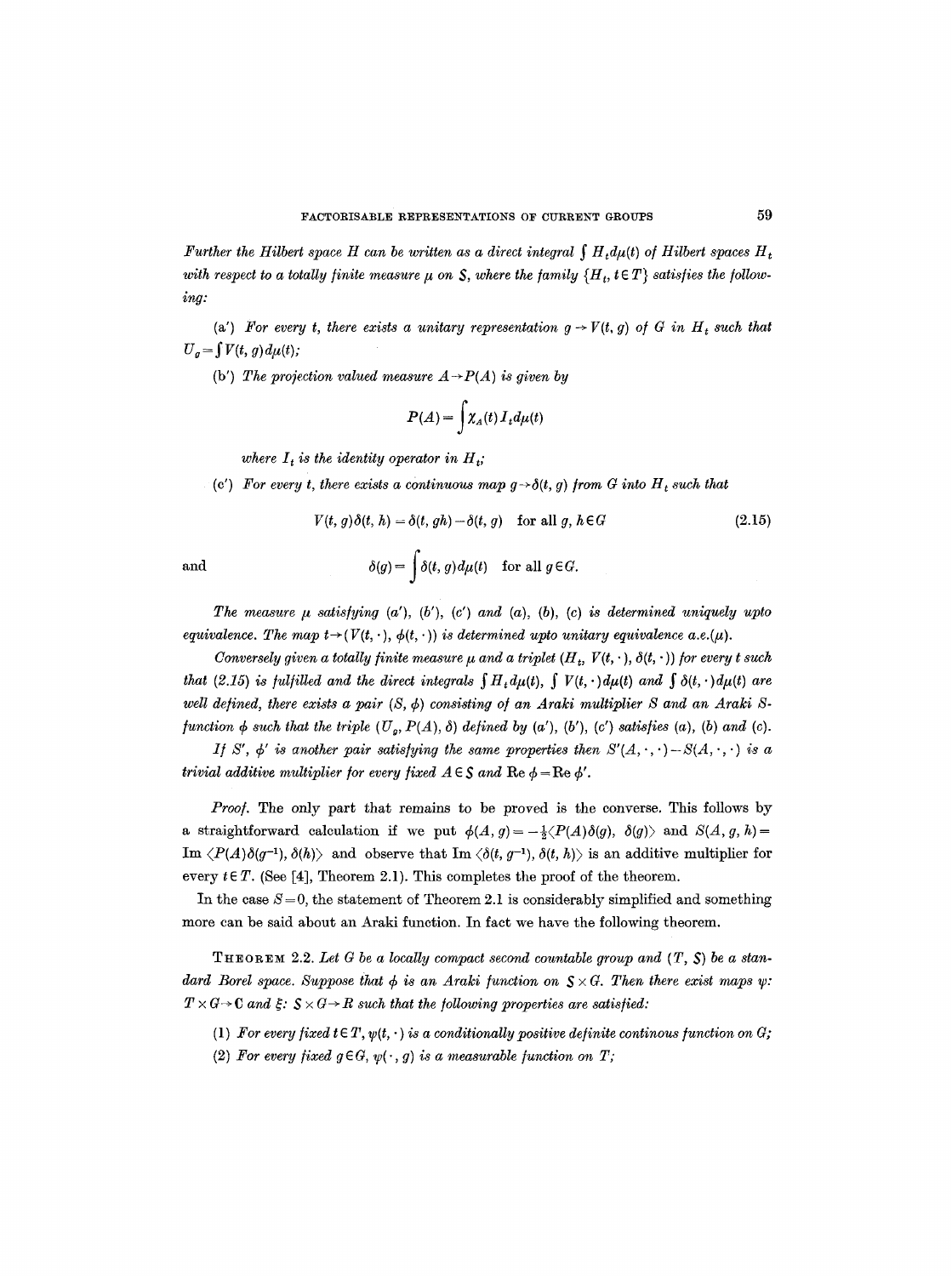## 60 K. R. PARTHASARATHY AND K. SCHMIDT

- (3) For every fixed  $A, \xi(A, \cdot)$  is a continuous homomorphism of G into the real line;
- (4) For every fixed g,  $\xi(\cdot, g)$  is a totally finite countably additive function on  $S$ ;
- (5) For all  $A \in S$  and  $g \in G$ ,  $\phi(A, g) i\xi(A, g) = \int_A \psi(t, g) d\mu(t)$  for some totally finite *measure*  $\mu$  on  $\mathsf{S}$ ;
- (6) There exists a family of Hilbert spaces  $H_t$ ,  $t \in T$ , unitary representations  $g \rightarrow V(t, g)$ *of* G in  $H_t$  and cocycles  $g \rightarrow \delta(t, g)$  for the representation  $V(t, \cdot)$  such that the Hilbert *space H*= $\int H_t d\mu(t)$  and the direct integrals  $\int V(t, \cdot) d\mu(t)$  and  $\int \delta(t, \cdot) d\mu(t)$  are all *defined, and for all t* $\in$ *T*, *A* $\in$ *S*, *g*<sub>1</sub>, *g*<sub>2</sub> $\in$ *G*,

$$
\psi(t, g_1g_2) - \psi(t, g_1) - \psi(t, g_2) = \langle \delta(t, g^{-1}), \delta(t, g_2) \rangle;
$$

(7) The measure  $\mu$  is unique upto equivalence and the triple  $[H_t, V(t, \cdot), \delta(t, \cdot)]$  is deter*mined upto unitary equivalence for almost all*  $t(\mu)$ *.* 

*Proof.* Putting  $S = 0$  in (2.14),  $P(A)\delta(g) = \delta(A, g)$ , we obtain from property (c) of Theorem 2.1,

$$
\langle \delta(A, g_1^{-1}), \, \delta(A, g_2) \rangle = \phi(A, g_1 g_2) - \phi(A, g_1) - \phi(A, g_2).
$$

We then construct  $\mu$ ,  $H_t$ ,  $V(t, \cdot)$  and  $\delta(t, \cdot)$  according to the same theorem. Then we have

$$
\delta(A,g) = \int_A \delta(t,g) \, d\mu(t)
$$

and 
$$
\phi(A,g_1g_2) - \phi(A,g_1) - \phi(A,g_2) = \int_A \langle \delta(t,g_1^{-1}), \delta(t,g_2) \rangle d\mu(t).
$$
 (2.16)

Since  $\phi(A, e) = 0$  and  $\phi(A, g^{-1}) = \phi(A, g)$ , it follows that

$$
\text{Re } \phi(A, g) = -\frac{1}{2} \int_A \langle \delta(t, g), \delta(t, g) \rangle d\mu(t).
$$
\n
$$
\text{We write} \qquad \alpha(A, g) = \text{Im } \phi(A, g),
$$
\n
$$
\alpha(A, g) = \xi(A, g) + \eta(A, g),
$$
\n
$$
(2.17)
$$

where for each fixed g,  $\xi(\cdot, g)$  and  $\eta(\cdot, g)$  are the singular and absolutely continuous parts of  $\alpha(\cdot, g)$  with respect to the measure  $\mu$ . Now suppose that  $g_1$  and  $g_2$  are any two elements fixed in G. Let  $C \subset T$  be a set such that

$$
\xi(B, g_1) - \xi(B, g_2) - \xi(B, g_1 g_2) = 0
$$

for all Borel sets  $B \subset C$ , and  $\mu(C')=0$ . Then by (2.16) and (2.17),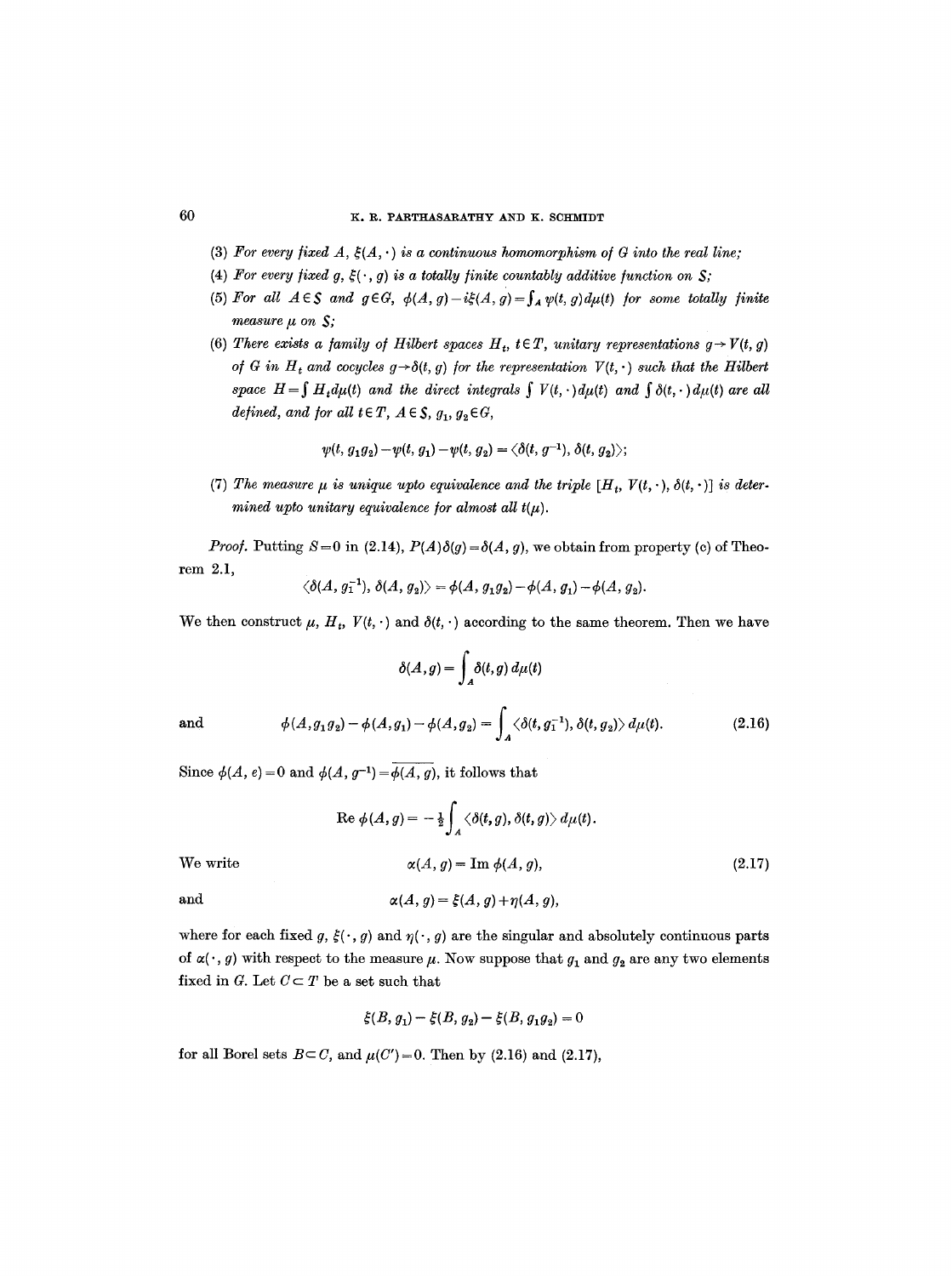FACTORISABLE REPRESENTATIONS OF CURRENT GROUPS 61

$$
\xi(A,g_1g_2) - \xi(A,g_1) - \xi(A,g_2) = \alpha(A \cap C', g_1g_2) - \alpha(A \cap C', g_1) - \alpha(A \cap C', g_2)
$$
  
= Im  $\int_{A \cap C'} \langle \delta(t, g_1^{-1}), \delta(t, g_2) \rangle d\mu(t) = 0.$ 

In other words  $\xi(A, \cdot)$  is a homomorphism from G into R. Since  $\eta(A, g)$  is measurable in g, it follows that  $\xi(A, \cdot)$  is measurable. Hence it is a continuous homomorphism for every fixed A. Now write

$$
\phi(A,g)=\phi(A,g)-i\xi(A,g).
$$

Then  $\tilde{\phi}$  is also an Araki function which satisfies the equation (2.16) and Re  $\tilde{\phi} = \text{Re }\phi$ .

Since  $\eta(\cdot, g)$  is absolutely continuous with respect to  $\mu$ , we can construct the Radon-Nykodym derivative  $f(\cdot, g) = \frac{d\eta(\cdot, g)}{d\mu(\cdot)}$ . Then we have from (2.16) and the uniqueness of the Radon-Nykodym derivative

Im 
$$
\langle \delta(t, g_1^{-1}), \delta(t, g_2) \rangle = f(t, g_1 g_2) - f(t, g_1) - f(t, g_2)
$$
 a.e.  $t[\mu]$ ,

for every  $g_1, g_2 \in G$ . By Theorem 2.1 of [4] we know that the left hand side is an additive multiplier for every  $t$ . By applying Fubini's theorem and using the fact that Haar measurable representations are continuous, we can without loss of generality assume that  $f(t, \cdot)$ is continuous for every  $t$ . Once again applying Theorem 2.1 of [4], we obtain that the function  $\psi(t, g) = -\frac{1}{2} \langle \delta(t, g), \delta(t, g) \rangle + i f(t, g)$  satisfies (1), (2) and (6). Further

$$
\widetilde{\phi}(A,g) = \text{Re }\phi(A,g) + i\eta(A,g) = \int_A \psi(t,g) d\mu(t).
$$

Hence (5) is also satisfied. Property (7) is already contained in Theorem 2.1. This completes the proof.

### 3. Factorisable families of **positive definite functions**

We start with a few definitions and lemmas.

*Definition 3.1.* Let  $(T, S)$  be a standard Borel space. A function M:  $S \rightarrow C$  is called *a nonatomic complex valued multiplicative measure* if the following conditions hold:  $(1) \; 0 < |M(A)| \leq 1$  for all  $A \in S$ ; (2)  $M(\emptyset) = 1$ ; (3)  $M(\bigcup_{i=1}^{\infty} A_i) = \prod_{i=1}^{\infty} M(A_i)$  for any sequence  $\{A_n\}$  of disjoint sets from  $S$ ; (4) for every single point set  $\{t\}$ ,  $t \in T$ ,  $M(\{t\})=1$ .

Throughout the rest of the paper, by a multiplicative measure we shall always mean a nonatomic complex valued one. We shall now show that every multiplieative measure is the exponential of an additive measure.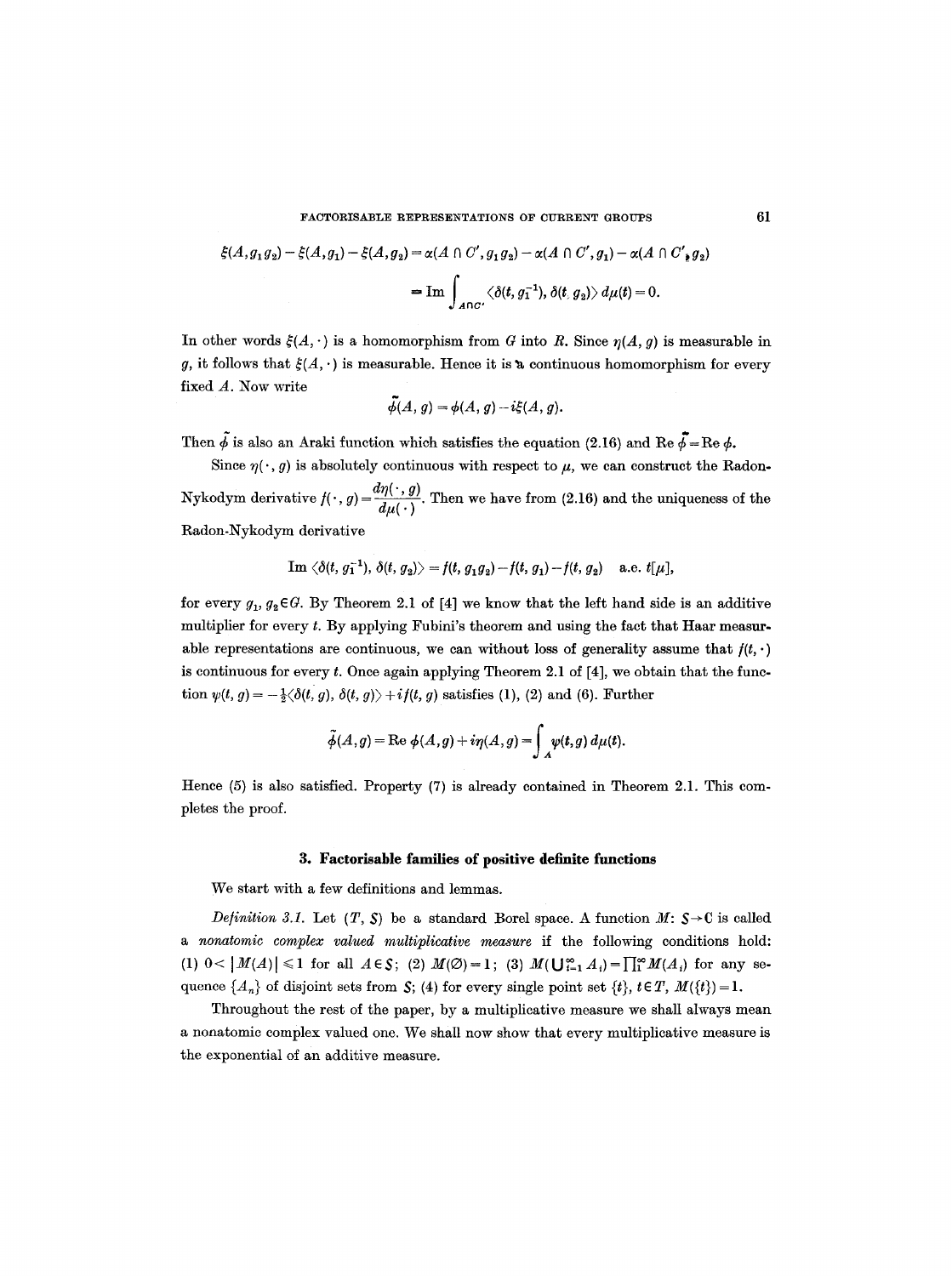LEMMA 3.1. Let  $M$  be a multiplicative measure on  $(T, S)$ . Then there exists a unique *nonatomic complex valued totally/inite measure m such that* 

$$
M(A) = \exp m(A) \quad \text{for all } A \in S.
$$

*Proof.* First of all we observe that for any disjoint sequence  $A_n$  from  $S$ , the infinite product  $\prod M(A_n)$  converges to  $M(\bigcup A_n)$  in whatever order we write the sequence and hence  $\sum_{n} |M(A_{n})-1| < \infty$ . Let

$$
\alpha(A)=\sup_{B\subset A,\ B\in S}\big|\,M(B)-1\big|.
$$

Then  $\alpha$  is a monotonic countably subadditive function on *S*. Let  $A_n$  be a sequence in *S*, decreasing to a single point set  $\{t\}$ ,  $t \in T$ . Then  $B_i = A_i - \{t\}$  decreases to the empty set  $\phi$ . For every *i*, we choose  $C_i \subseteq B_i - B_{i+1}$  such that

$$
|1 - M(C_i)| \ge \alpha (B_i - B_{i+1}) - 2^{-i}.
$$
  

$$
\sum_{i=1}^{\infty} \alpha (B_i - B_{i+1}) \le \sum_{i=1}^{\infty} |1 - M(C_i)| + 1.
$$

Then

Since the  $C_i$ 's are disjoint the right hand side of the above inequality is finite and therefore

$$
\lim_{n\to\infty}\alpha(A_n)=\lim_{n\to\infty}\alpha(B_n)\leqslant \lim_{n\to\infty}\sum_{k=n}^{\infty}\alpha(B_k-B_{k+1})\leqslant \lim_{n\to\infty}\sum_{k=n}^{\infty}\left|1-M(C_k)\right|+2^{-n+1}=0.
$$

Thus  $\alpha(A_n)$  decreases to zero whenever  $A_n$  decreases to a single point set. Since  $(T, S)$ is standard we may assume without loss of generality that  $T$  is the closed unit interval with its usual Borel structure. By the discussion above it follows that for every  $t \in T$ , there exists a neighbourhood  $N(t)$  of t such that  $\alpha(N(t)) \leq \frac{1}{2}$ . Using the compactness of T, we can select a finite number of neighbourhoods  $N_1, N_2, ..., N_k$  such that they cover T and  $\alpha(N_i)$  $\leq \frac{1}{2}$  for all *i*. We write  $E_i = N_i - \bigcup_{j=1}^{i-1} N_j$  and define m by

$$
m(A) = \sum_{i=1}^k \log M(A \cap E_i)
$$

where  $log$  stands for the principal branch of the logarithm. Clearly  $m$  is a measure satisfying the conditions of the lemma. The total finiteness of m follows from the fact that the  $E<sub>i</sub>$ 's cover T. The uniqueness of m is obvious. This completes the proof of the lemma.

LEMMA 3.2. Let X be an arbitrary topological space and K:  $S \times X \times X \rightarrow C$  have the *]ollowing properties:*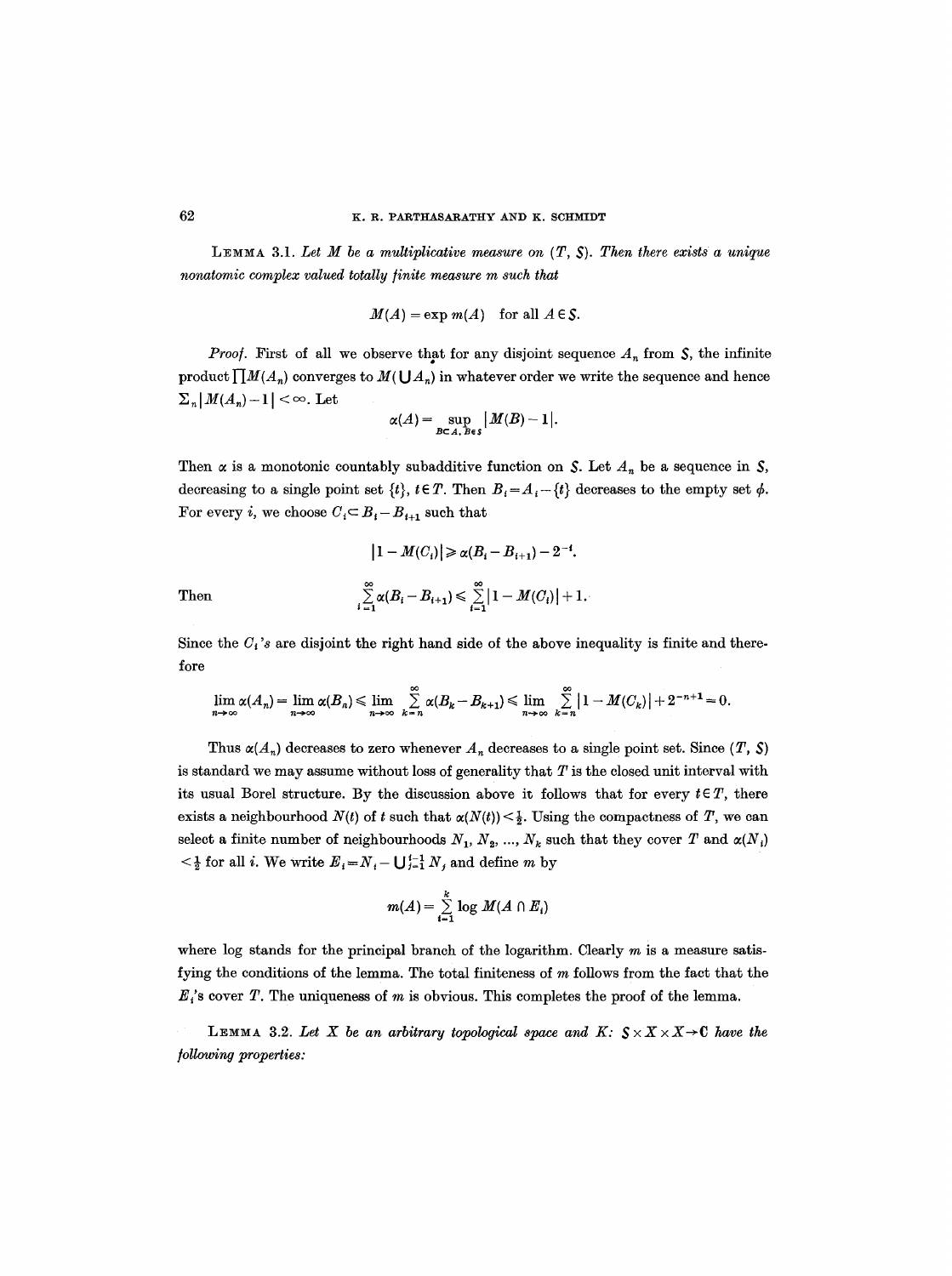- (1)  $K(\cdot, x, y)$  is a multiplicative measure on S for every  $x, y \in X$ ;
- (2)  $K(A, \cdot, \cdot)$  is a continuous positive definite kernel on  $X \times X$  for every  $A \in \mathcal{S}$ .

*Then there exists a unique function K':*  $S \times X \times X \rightarrow C$  *satisfying the following properties:* 

- (1')  $K'(\cdot, x, y)$  is a totally finite nonatomic complex valued measure on  $\mathcal S$  for every  $x, y \in X$ ;
- (2')  $K'(A, \cdot, \cdot)$  is a conditionally positive definite kernel on  $X \times X$  whose real part is *continuous;*
- (3')  $K(A, x, y) = \exp K'(A, x, y)$  for all  $A \in S$ ,  $x, y \in X$ .

*Proof.* For every fixed  $x, y \in X$ , we construct K' according to Lemma 3.1 so that (1') and  $(3')$  are fulfilled. To prove conditional positive definiteness we consider any  $r$  points  $x_1, x_2, ..., x_r$  in X and a Borel set A in T. Now choose a sequence of finite measurable partitions  $\{A_{nk}, 1 \le k \le n\}$  of A such that, for all  $1 \le i, j \le r$ ,

$$
\lim_{n\to\infty}\sup_{1\leq k\leq n}\operatorname{Var} K'(A_{nk},x_i,x_j)=0
$$

where Var stands for variation. Since  $|e^x-1-x| \leq 3x^2$  for all  $|x| \leq 1$ , we have

$$
\lim_{n\to\infty} |K'(A,x_i,x_j)-\sum_{k=1}^n [K(A_{nk},x_i,x_j)-1]| \leq \lim_{n\to\infty} \sum_{k=1}^n |K'(A_{nk},x_i,x_j)-K(A_{nk},x_i,x_j)+1|
$$
  
\n
$$
\leq 3 \text{Var } K'(A,x_i,x_j) \lim_{n\to\infty} \sup_{k} |K'(A_{nk},x_ix_j)|=0.
$$

Property (2) of K implies that for all constants  $a_1, a_2, ..., a_r$  such that  $\sum_{i=1}^r a_i = 0$ ,  $\sum_{i,j,k} a_i \bar{a}_j [K(A_{nk}, x_i, x_j) - 1] \ge 0$ . Hence  $\sum_{k,j} a_i \bar{a}_j K'(A, x_i, x_j) \ge 0$ . In other words  $K'(A, \cdot, \cdot)$  is conditionally positive definite. Since Re  $K'(A, x, y) = \log |K(A, x, y)|$ , it is automatically continuous. This concludes the proof of the lemma.

**LEMMA** 3.3. Let X be any topological space and K:  $X \times X \rightarrow C$  be a positive definite *kernel such that Re K is continuous. Then K is continuous.* 

*Proof.* Let  $Z(x)$ ,  $x \in X$  be a complex Gaussian stochastic process with mean zero and covariance function  $K(x, y)$ . Then

$$
E Z(x)Z(y)=K(x, y).
$$

We have  $E[Z(x)-Z(y)]^2 = K(x, x) + K(y, y) - 2 \text{ Re } K(x, y).$ 

Since  $K(x, x)$  is real for all x, the right side of the above equation is continuous by hypothesis. This implies that  $Z(x)$  is mean square continuous in x. Hence K is continuous. This completes the proof of the lemma.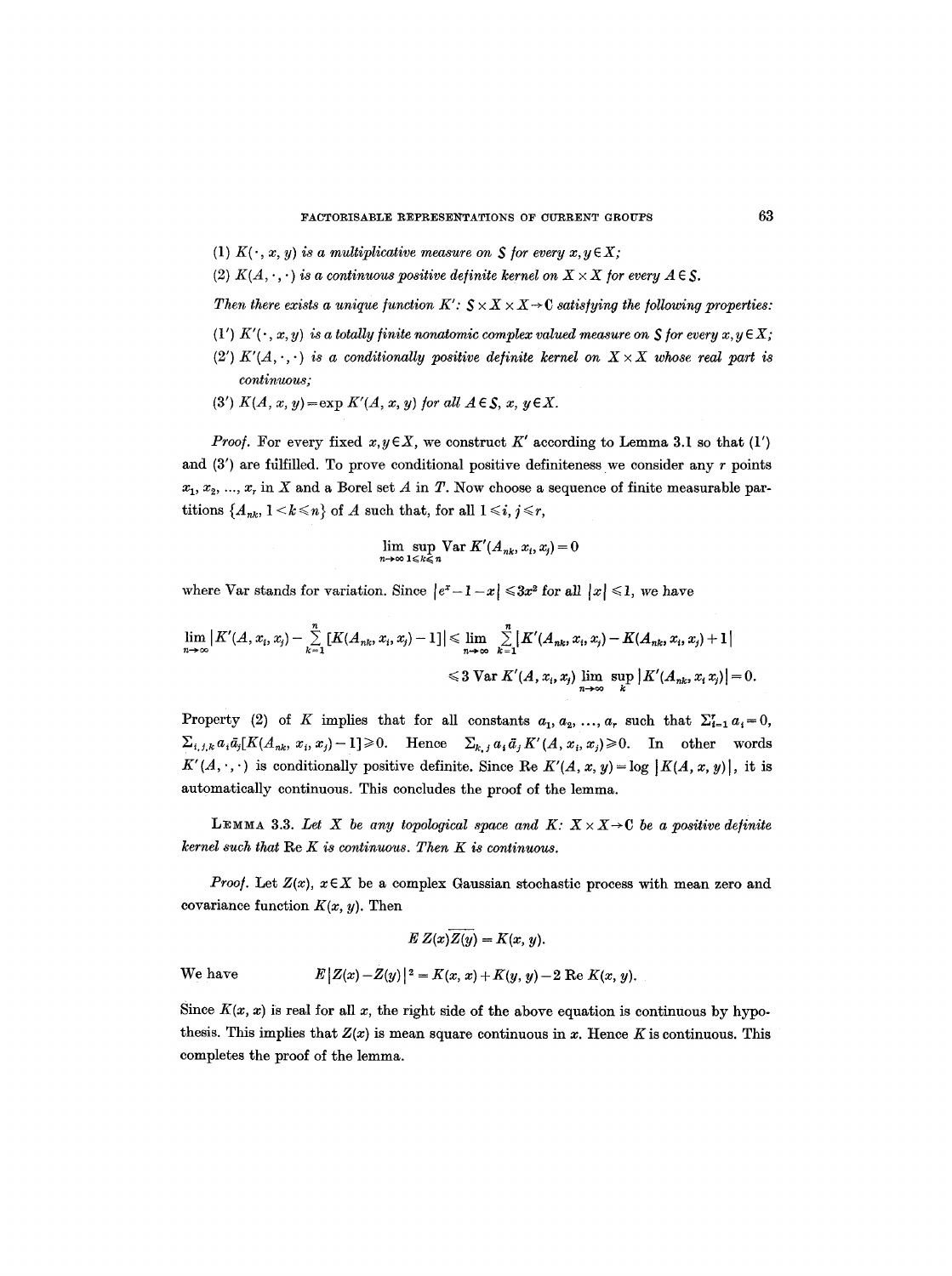We now go back to the group  $G$  and recall a definition from [4].

*Definition 3.2.* A measurable function  $\sigma: G \times G \rightarrow \mathcal{T}$  is called a *multiplier* if

(1) 
$$
\sigma(e, g) = \sigma(g, e) = 1
$$
 for all  $g \in G$ ,

(2)  $\sigma(g_1, g_2g_3)$   $\sigma(g_2, g_3) = \sigma(g_1g_2, g_3)$   $\sigma(g_1, g_2)$  for all  $g_1, g_2, g_3 \in G$ .

A function  $\Phi: G \to \mathbb{C}$  is called  $\sigma$ *-positive definite* for a multiplier  $\sigma$  if (1)  $\Phi(e) = 1$ ; (2) the kernel  $K(g, h) = \Phi(gh^{-1})\sigma(g, h^{-1})$  is positive definite on  $G \times G$ .

*Definition 3.3.* A family  $(\sigma(A, \cdot, \cdot), \Phi(A, \cdot, \cdot))$ ,  $A \in S$  of multipliers  $\sigma(A, \cdot, \cdot)$  on  $G \times G$ and  $\sigma(A,\cdot,\cdot)$ -positive definite functions  $\Phi(A,\cdot)$  on G is said to be factorisable if (1) for every  $g, h \in G$ ,  $\sigma(\cdot, g, h)$  and  $\Phi(\cdot, g)$  are multiplicative measures on S; (2)  $\sigma(A, g, h)$  =  $\bar{\sigma}(A, h^{-1}, g^{-1})$  for all  $A \in S$ , g,  $h \in G$ .

 $THEOREM 3.1. Let G be a locally compact second countable group and  $(T, S)$  be a stan$ *dard Borel space. Let*  $\{\sigma(A, \cdot, \cdot), \Phi(A, \cdot), A \in \mathcal{S}\}\$ be a factorisable family of multipliers  $\sigma(A, \cdot, \cdot)$ *on*  $G \times G$  and  $\sigma(A, \cdot, \cdot)$ -positive definite functions  $\Phi(A, \cdot)$  on G. Then there exists a map  $\alpha: S \times G \rightarrow \mathcal{J}$  such that  $\alpha(A, \cdot)$  is a Borel function on G for every  $A \in S$ ,  $\alpha(\cdot, g)$  is a multiplica*tive measure for every*  $g \in G$  *and* 

 $\Phi(A, gh)\sigma(A, g, h)\alpha(A, g)\alpha(A, h) = \exp [\phi(A, gh) + iS(A, g, h)]$  *for all A*  $\in$  *S*, *g*, *h* $\in$  *G*, (3.1)

*where S is an Araki multiplier and*  $\phi$  *is an Araki S-function. If*  $\sigma = 1$ *, we can choose*  $\alpha = 1$ and  $S=0$ .

*Proo/.* We consider the function

$$
K(A, g, h) = \Phi(A, gh^{-1})\sigma(A, g, h^{-1}).
$$

Then K satisfies all the conditions of Lemma 3.2. Hence there exists a function  $K'(A, g, h)$ satisfying the properties of Lemma 3.2. In particular,

 $\Phi(A, gh^{-1})\sigma(A, g, h^{-1}) = \exp K'(A, g, h).$  (3.2)

We now put  $\alpha(A, g) = |\Phi(A, g)|/\Phi(A, g),$  $\phi(A, g) = \text{Re } K'(A, g, e),$ 

$$
S(A, g, h) = \text{Im } [K'(A, g, h^{-1}) - K'(A, g, e) - K'(A, e, h^{-1})].
$$

A straightforward computation shows that the identity (3.1) holds good. By property (2') of Lemma 3.2,  $\phi(A, g)$  is continuous in g. Since  $K'(A, g, h)$  is conditionally positive definite for fixed A,  $K'(A, g, h) - K'(A, g, e) - K'(A, e, h)$  is positive definite (cf. Lemma 2.2 in [4]). Since its real part is continuous it follows from Lemma 3.3 that  $S(A, g, h)$  is continuous in  $g$  and  $h$ . Further (3.2) implies that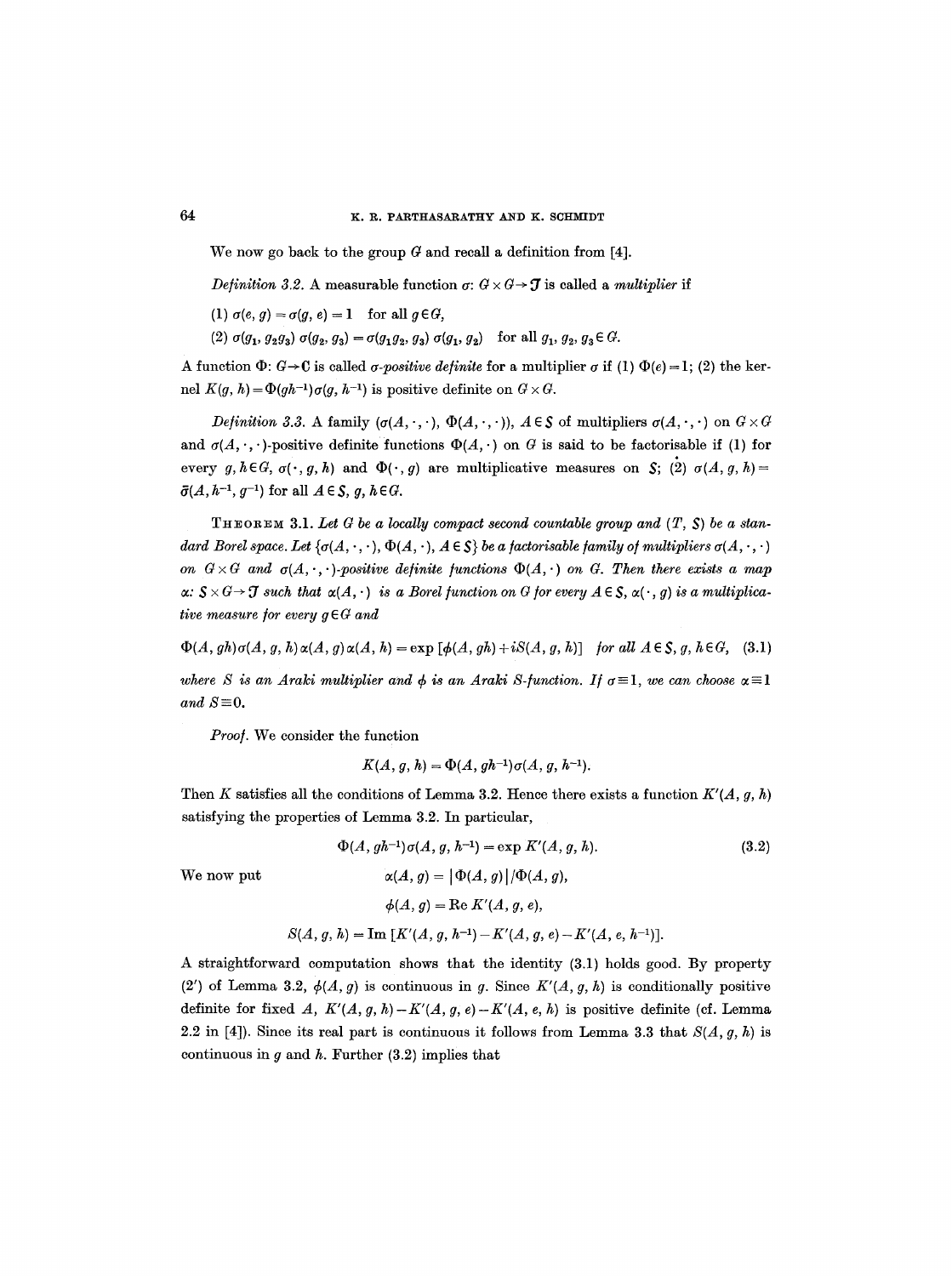FACTORISABLE REPRESENTATIONS OF CURRENT GROUPS 65

$$
\exp iS(A,g,h) = \frac{\alpha(A,g) \alpha(A,h)}{\alpha(A,gh)} \sigma(A,g,h) \quad \text{for all } A \in S, g,h \in G.
$$

S is an additive measure in A. The right hand side of the above equation is a multiplicative measure in  $A$  and multiplier in  $g$ ,  $h$ . The uniqueness of the logarithmic measure in Lemma 3.1 implies that  $S$  is an Araki multiplier.

If  $\sigma = 1$ , the function  $\Phi(A, gh^{-1})$  itself satisfies the conditions of Lemma 3.2 and (3.2) becomes  $\Phi(A, gh^{-1}) = \exp K'(A, g, h)$ . The uniqueness of the logarithm in Lemma 3.1 implies the existence of a function  $\phi(A, g)$  such that  $K'(A,g,h)=\phi(A,gh^{-1})$  where  $\phi$  is conditionally positive definite for every A. Further the real part of  $\phi$  is continuous for every fixed A. Hence by Lemma 2.2 in [4] and Lemma 3.3,  $\phi(A, gh^{-1}) - \phi(A, g) - \phi(A, h^{-1})$ is continuous as a function of g and h for fixed A. If we take a continuous function  $f(g)$  which vanishes outside a compact set and whose integral over  $G$  with respect to a right invariant Haar measure is unity, it follows that  $\int [\phi(A, gh^{-1}) - \phi(A, g) - \phi(A, h^{-1})]$  $f(h)dh$  is continuous in g. Since  $\int \phi(A, h^{-1})f(h)dh$  is constant and  $\int \phi(A, g h^{-1})f(h)dh =$  $\int \phi(A, h^{-1})f(hg)dh$  is continuous in g it follows that  $\phi(A, g)$  is continuous in g for every  $A \in S$ . This completes the proof of the theorem.

#### **4. Factorisable representations of current groups**

Let H be a complex separable Hilbert space and  $\mathcal{U}(H)$  be the group of all unitary operators with the weak (or equivalently strong) operator topology. Let G be a locally compact second countable group. A Borel mapping  $g \rightarrow W_g$  from G into  $\mathcal{U}(H)$  is called a *multiplier representation with multiplier*  $\sigma$  *if* 

$$
W_{g_1} W_{g_2} = \sigma(g_1, g_2) W g_1 g_2, \text{ for all } g_1, g_2 \in G, W_e = I
$$

where I is the identity operator in H. W is an ordinary representation if  $\sigma = 1$ . A triplet  $(W, x, \sigma)$  where W is a multiplier representation with multiplier  $\sigma$  and x is a unit vector in H is called a *cyclic multiplier representation* if the vectors  $\{W_{\sigma}x, g\in G\}$  span H. Two multiplier representations  $W^{(1)}$  and  $W^{(2)}$  in Hilbert spaces  $H^{(1)}$  and  $H^{(2)}$  respectively are said to be *projectively equivalent* if there exists a unitary isomorphism  $U: H^{(1)} \rightarrow H^{(2)}$  and a Borel function *a:*  $G \rightarrow \mathcal{T}$  such that *U W<sub>G</sub>*<sup>(1)</sup>*U*<sup>-1</sup> = *a(g)W<sub>G</sub><sup>2</sup>*. If  $a \equiv 1$  we shall say that *W*<sup>(1)</sup> and  $W^{(2)}$  are *unitarily equivalent*. Two cyclic multiplier representations  $(W^{(1)}, x_1, \sigma_1)$  and  $(W^{(2)}, x_2, \sigma_2)$  are said to be projectively (unitarily) equivalent, if  $W^{(1)}$  and  $W^{(2)}$  are projectively (unitarily) equivalent and the vectors  $x_1$  and  $x_2$  correspond under the equivalence.

*Definition 4.1.* Let  $(W^{(i)}, x_i, \sigma_i)$ ,  $i = 1, 2$  be two cyclic multiplier representations acting in Hilbert spaces  $H_i$ ,  $i = 1, 2$  respectively. Their convolution denoted by  $(W^{(1)}, x_1, \sigma_1)^*$ 5--722908 *Acta mathematica* 128. Imprim6 le 21 Ddcombro 1971.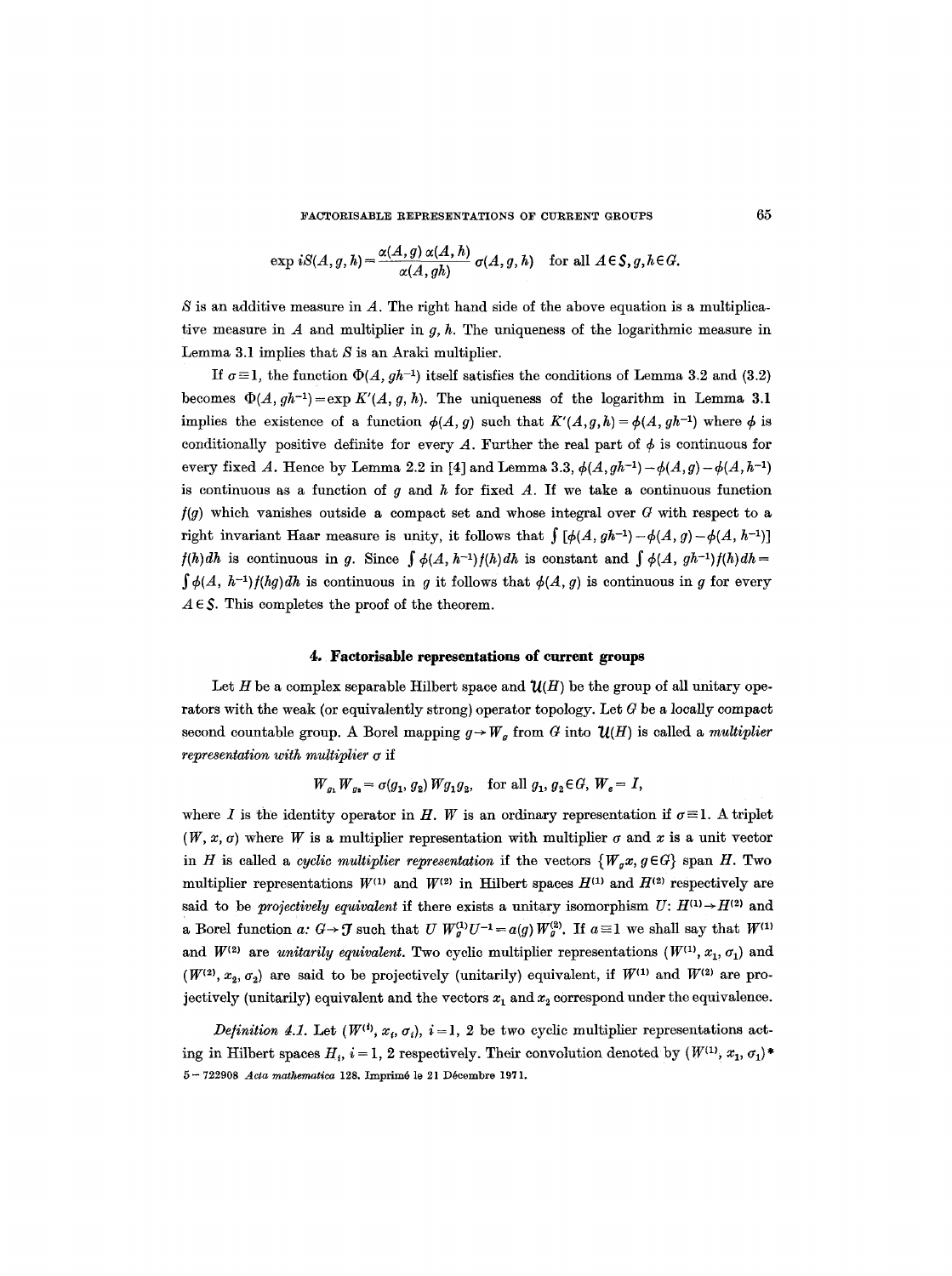$(W^{(2)}, x_2, \sigma_2)$  is the multiplier representation  $W^{(1)} \otimes W^{(2)}$  restricted to the cyclic subspace generated by  $x_1 \otimes x_2$  in  $H_1 \otimes H_2$ . The multiplier of the convolution is clearly  $\sigma_1 \sigma_2$ .

*Remark.* For any cyclic multiplier representation  $(W, x, \sigma)$  of G, the function  $\langle W_{\sigma} x, x \rangle$ is called its expectation value. Then it is clear that  $\langle W_a x, x \rangle$  is  $\sigma$ -positive definite. The expectation value of the convolution of two cyclic multiplier representations is the product of the expectation values of the individual multiplier representations.

*Definition 4.2.* Let  $(T, S)$  be a standard Borel space and for every  $A \in S$ , let  $(W^A, x_A, \ldots, x_B)$  $\sigma(A, \cdot, \cdot)$  be a cyclic multiplier representation of G. The family  $\{W^A, x_A, \sigma(A, \cdot, \cdot), A \in \mathcal{S}\}\$ is said to be *factorisable* if

(1) for every sequence  ${A_n}$  of sets in S descending to a single point set,

$$
\begin{array}{l} \lim \ \left\langle \!\!{\,}^{\mathop{}\limits_{}}_{\mathop{}\limits^{}}\right. W^{\ A_n}_{{\mathop{}\limits^{}}^{\mathop{}\limits_{}}\mathop{}\limits^{}}\right. x_{A_n}, \, x_{A_n} \rangle \! = \! 1, \\[1.5mm] \lim \ _{\sigma \left\langle \!\!{\,}^{\mathop{}\limits_{}}_{\mathop{}\limits^{}}\right. A_n, \, g, \, h \left. \!\!{\,}^{\mathop{}\limits_{}}_{\mathop{}\limits^{}}\right. \left. \!\!{\,}^{\mathop{}\limits_{}}_{\mathop{}\limits^{}}\right. \left. \!\!{\,}^{\mathop{}\limits_{}}_{\mathop{}\limits^{}}\right. \left. \!\!{\,}^{\mathop{}\limits_{}}_{\mathop{}\limits^{}}\right) \mathop=\limits_{\mathop{}\limits^{}} 1, \end{array}
$$

uniformly on the compact sets of G and  $G \times G$  respectively;

(2) for every  $A \in \mathcal{S}$  and any finite measurable partition of A into sets  $A_1, A_2, ..., A_k$ , the cyclic representations  $(W^A, x_A, \sigma(A, \cdot, \cdot))$  and  $(W^{A_1}, x_{A_1}, \sigma(A_1, \cdot, \cdot))$ \*...\* $(W^{A_n},$  $x_{An}, \sigma(A_n, \cdot, \cdot)$  are unitarily equivalent.

**LEMMA 4.1.** *Let*  $(T, S)$  *be a standard Borel space, G be connected and*  $\{W^A, x_A, \sigma(A, \cdot, \cdot, \cdot)\}$  $A \in \mathcal{S}$  *be a factorisable family of cyclic multiplier representations of G. Then there exists another factorisable family*  ${\hat{W}}^A$ *,*  $\hat{x}_A$ *,*  $\hat{\sigma}(A, \cdot, \cdot)$ *,*  $A \in S$ *, such that (1) for each A, (W<sup>A</sup>,*  $x_A$ *,*  $(\sigma(A,\cdot,\cdot))$  and  $(\hat{W}^A, \hat{x}_A, \hat{\sigma}(A,\cdot,\cdot))$  are projectively equivalent, (2) the functions  $\hat{\Phi}(A, g)$  =  $\langle \hat{W}_{\sigma}^A \hat{x}_A, \hat{x}_A \rangle$  are  $\hat{\sigma}(A, \cdot, \cdot)$ -positive definite for every A, and (3) the family  $\{\hat{\sigma}(A, \cdot, \cdot), \Phi(A, \cdot)\}$  $A \in S$  *is factorisable in the sense of Definition 3.3. If*  $\sigma = 1$ *, then we can put*  $W^A = \hat{W}^A$ *. Conversely, every factorisable family*  $\{\sigma(A, \cdot, \cdot), \Phi(A, \cdot), A \in S\}$  *yields a factorisable family*  $\{W^A, x_A, \sigma(A, \cdot, \cdot), A \in \mathcal{S}\}\$  by the equation  $\Phi(A, g) = \langle W^A_g x_A, x_A \rangle$ .

*Proof.* Suppose  $\{W^A, x_A, \sigma(A, \cdot, \cdot), A \in S\}$  is factorisable. Let  $\Phi(A, g) = \langle W^A_{g} x_A, x_A \rangle$ . By the argument of Lemma 5.6 in [4],  $|\Phi(A, \cdot)|^2$  is positive definite and continuous for every A. We shall now prove that  $\Phi(A, g)$  does not vanish at any point. First of all we note that

$$
\Phi(T,g) = \Phi(A \cup A', g) = \Phi(A, g)\Phi(A', g)
$$

Thus, to prove our claim it is enough to show that  $\Phi(T, g)$  does not vanish anywhere.  $|\Phi(T, g)|^2$  is continuous and positive definite. The set  $N = \{g: \Phi(T, g) \neq 0\}$  is an open sub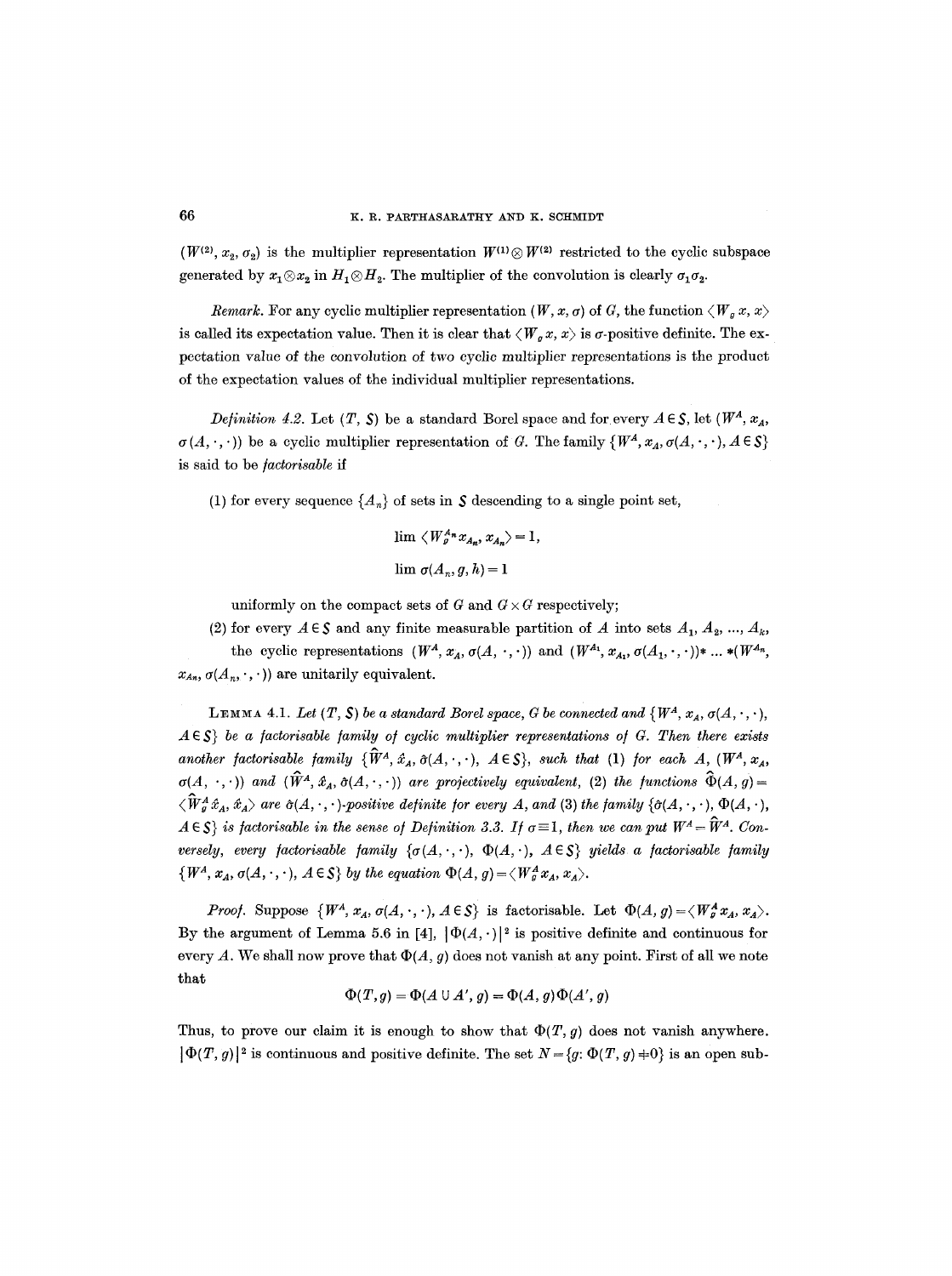set of G. Let  $g_1, g_2$  be any two points in N. Then by Lemma 3.1 the multiplicative measures  $\Phi(A, g_i)$ ,  $i = 1, 2$  are exponentials of non atomic additive measures. Hence there exists a sequence of finite measurable partitions  $\{A_{nk}, 1 \leq k \leq n\}$  of T such that

Hence 
$$
\lim_{n \to \infty} \sup_{i=1,2} \sup_{k} [1 - |\Phi(A_{nk}, g_i)|] = 0.
$$
  
\n
$$
\lim_{n \to \infty} \sum_{k=1}^{n} [1 - |\Phi(A_{nk}, g_i)|^2] < \infty, \quad i = 1, 2.
$$
 (4.1)

The positive definiteness and non-negativity of 
$$
|\Phi(A, g)|^2
$$
 for every A and Lemma 3.6 in [3] imply that

$$
1-|\Phi(A,g_1g_2)|^2\leqslant 2\left[(1-|\Phi(A,g_1)|^2)+(1-|\Phi(A,g_2)|^2)\right]
$$

for every  $A$ . Now  $(4.1)$  implies

Hence  
\n
$$
\lim_{n \to \infty} \sum_{k=1}^{n} (1 - |\Phi(A_{nk}, g_1 g_2)|^2) < \infty.
$$
\n
$$
|\Phi(T, g_1 g_2)|^2 = \lim_{n \to \infty} \prod_{k} |\Phi(A_{nk}, g_1 g_2)|^2 + 0.
$$

This shows that N is an open subgroup of G and hence N is closed. Since  $G$  is connected,  $N = G$ . This proves the claim. We now put

$$
\widehat{W}_{g}^{A} = \frac{\left| \left\langle \, W_{g}^{A} \, x_{A}, \, x_{A} \right\rangle \right|}{\left\langle \, W_{g}^{A} \, x_{A}, \, x_{A} \right\rangle} \, W_{g}^{A}.
$$

Changing  $\sigma(A, \cdot, \cdot)$  accordingly into  $\hat{\sigma}(A, \cdot, \cdot)$  and putting  $\hat{x}_A = x_A$ , we get another factorisable family  $\{\hat{W}^A, \hat{x}_A, \hat{\sigma}(A, \cdot, \cdot)\}\$ , which, by the Remark after Definition 4.1, satisfies all the required properties. For  $\sigma \equiv 1$  the result is obvious. The converse follows from the one to one correspondence between a-positive definite functions and cyclic multiplier representations with multiplier  $\sigma$  (up to unitary equivalence). This completes the proof of the lemma.

COROLLARY 4.1. Let  $\{W^A, x_A, \sigma(A, \cdot, \cdot), A \in \mathcal{S}\}\$ be a factorisable family of cyclic mul*tiplier representations of a connected locally compact second countable group G. Then there exists another factorisable family*  ${\hat{W}^A, \hat{x}_A, \hat{\sigma}(A, \cdot, \cdot), A \in S}$  *such that* (1) *for each A,* ( $W^A$ ,  $(x_A, \sigma(A, \cdot, \cdot))$  and  $(\hat{W}^A, \hat{x}_A, \hat{\sigma}(A, \cdot, \cdot))$  are projectively equivalent; (2) there exists an Araki *multiplier*  $S(A, \cdot, \cdot)$  *and an Araki S-function*  $\phi(A, \cdot)$  *such that* 

$$
\begin{aligned} \langle \, \widehat{W}^A_g \, \hat{x}_A , \hat{x}_A \rangle \!= & \exp \, \phi(A,g) \\ \hat{\sigma}(A,g,h) \!= & \exp \, iS(A,g,h) \end{aligned}
$$

*<i>for all*  $A \in S$ *, g, h*  $\in G$ *.*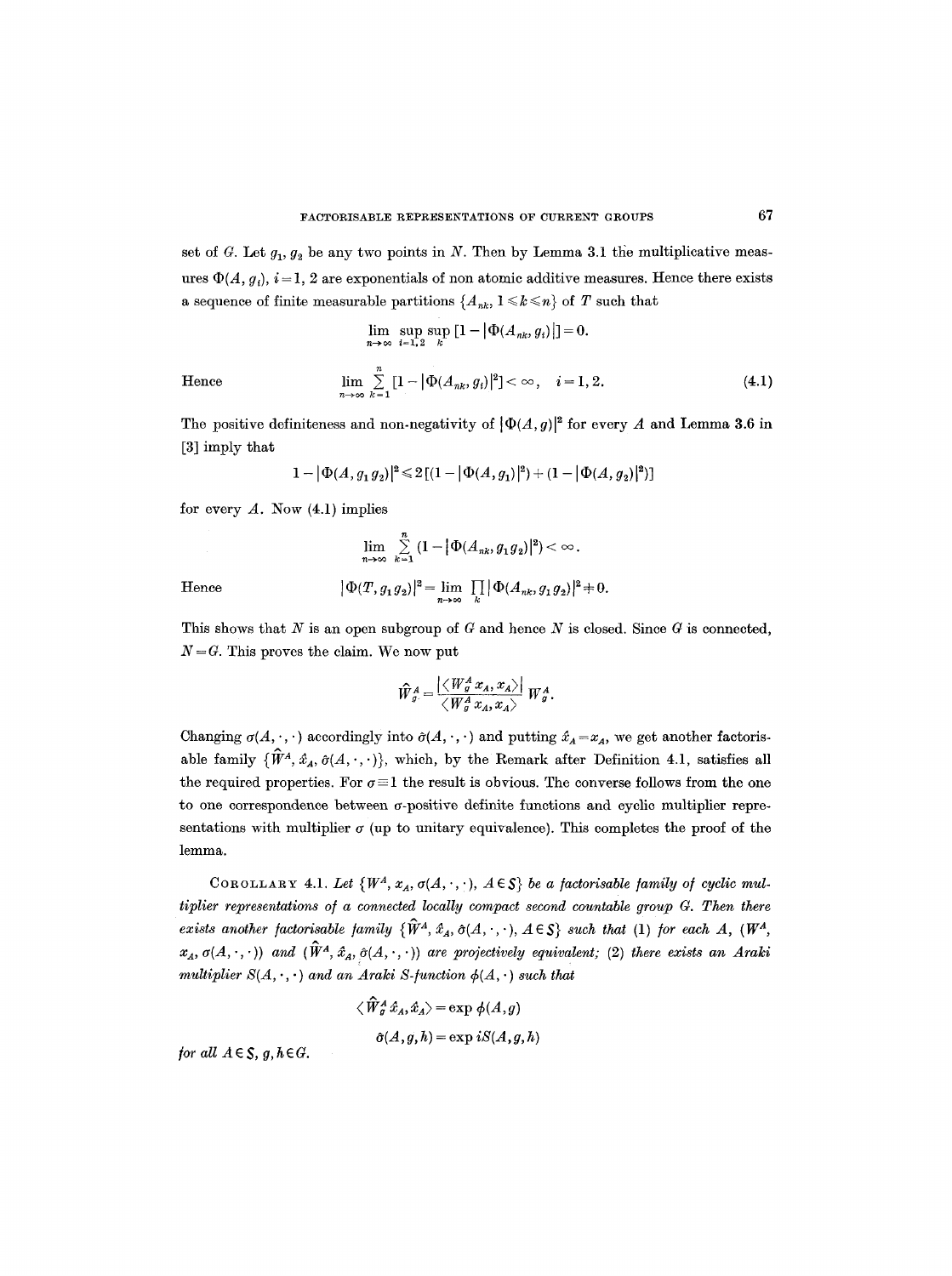### 68 K.R. PARTHASARATHY AND K. SCHMIDT

*Proof.* Define  $\hat{W}^A$  and  $\hat{x}_A$  as in Lemma 4.1. An application of Theorem 3.1 gives the result.

Consider the standard Borel space  $(T, S)$  and the group G. Let  $F(T, G)$  be the group of all measurable maps  $\gamma: T \rightarrow G$  which take only finitely many values.  $F(T, G)$  is considered as a group under pointwise multiplication with identity  $\tilde{e}$ . We shall call it the *weak current group* of G over T. For any  $A \in S$ , we shall denote by  $F(A, G)$  the subgroup of all maps  $\gamma$  which are equal to e outside A. For any measurable partition  $A_1, A_2, ..., A_n$ of *A,*  $F(A, G) = \prod_{i=1}^{n} F(A_i, G)$  in the sense of direct products. We further define a homomorphism  $\pi_A$ :  $F(T, G) \rightarrow F(A, G)$  by the equation

$$
(\pi_A \gamma)(t) = \gamma(t) \text{ if } t \in A,
$$
  
= e otherwise.

Finally we introduce the functions  $\chi^A$ ,  $A \in \mathcal{S}$ ,  $g \in G$  by

$$
\chi^A(t) = g \quad \text{if } t \in A,
$$
  
= e \quad \text{if } t \in A.

Then any function  $\gamma \in F(T, G)$  can be written as a product  $\prod_{i=1}^n \chi_{g_i}^{A_i}$  where  $\{A_i, 1 \leq i \leq n\}$ is a measurable partition of T.

Suppose  $\{W^A, x_A, \sigma(A, \cdot, \cdot), A \in \mathcal{S}\}\$ is a factorisable family of representations of G. For any two elements  $\gamma_1$ ,  $\gamma_2 \in F(T, G)$  we write

$$
\tilde{\sigma}(\gamma_1, \gamma_2) = \prod_{i,j} \sigma(A_i \cap B_j, g_i, h_j)
$$

where  $\gamma_1 = \prod_{i=1}^m \chi_{q_i}^{A_i}, \gamma_2 = \prod_{j=1}^n \chi_{h_i}^{B_j}$ . Then it is easy to verify that  $\tilde{\sigma}$  is a multiplier for the group  $F(T, G)$ . If now we define

$$
\Psi(\gamma) = \prod_{i=1}^n \langle W_{g_i}^{A_i} x_{A_i}, x_{A_i} \rangle
$$

whenever  $\gamma = \prod_{i=1}^n \chi_{\sigma_i}^{A_i}$ , then Y is a  $\tilde{\sigma}$ -positive definite function on  $F(T, G)$ . Hence there exists a cyclic multiplier representation  $(\tilde{W}, \tilde{x}, \tilde{\sigma})$  for the group  $F(T, G)$ . Further  $\tilde{W}$  has the property

$$
\langle \tilde{W}_{\chi^A} \tilde{x}, \tilde{x} \rangle = \langle W_g^A x_A, x_A \rangle \quad \text{for all} \ \ A \in \mathcal{S}_{\tilde{g}} g \in G.
$$

This leads us to the following natural definition:

*Definition 4.3.* Let  $F(T, G)$  be the weak current group of G over T. A cyclic multiplier representation ( $\tilde{W}$ ,  $\tilde{x}$ ,  $\tilde{\sigma}$ ) is said to be *factorisable* if the maps  $g \to W^A_g$  where  $W^A_g = \tilde{W}^A_{\chi_g}$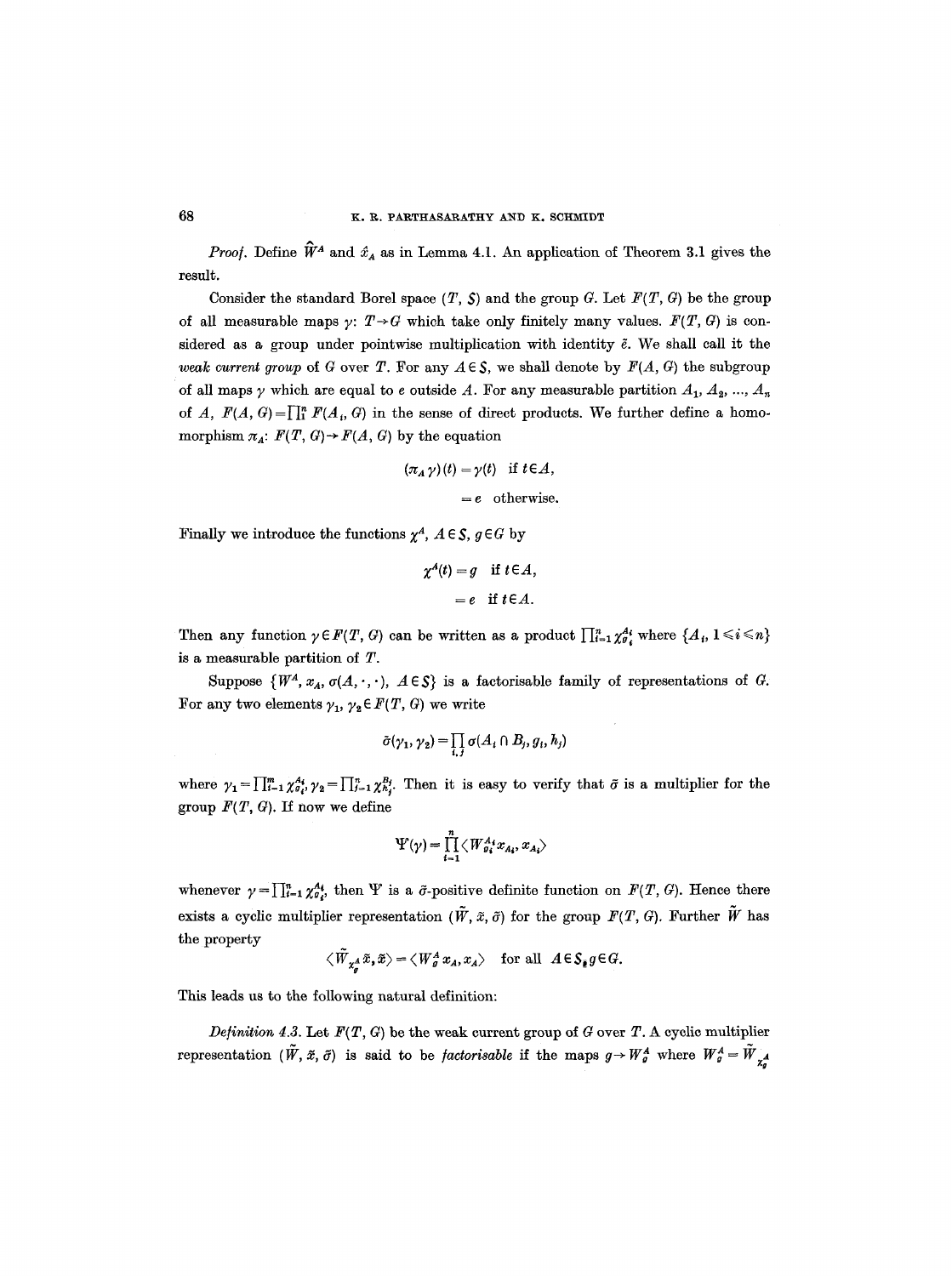and the functions  $\sigma(A, g, h) = \hat{\sigma}(\chi^A_g, \chi^A_h)$  have the property that  $(W^A, \tilde{x}, \sigma(A, \cdot, \cdot))$  is a factorisable family of representations of G.

With this definition and Theorem 3.1 we now have the following theorem.

THEOREM 4.1. Let G be a connected, locally compact and second countable group. Let  $(T, S)$  be a standard Borel space and let  $F(T, G)$  the weak current group of  $G$  over  $T$ . Let  $(\tilde{W}, \tilde{x}, \tilde{\sigma})$  be a factorisable cyclic multiplier representation of  $F(T, G)$  in a complex separable *Hilbert space H. Then there exists a projectively equivalent factorisable representation*  $(\vec{W}',\vec{W}')$  $\tilde{x}', \tilde{\sigma}'$  such that for every  $A \in S$ ,  $g, h \in G$ 

$$
\langle W'_{gh}^{\ A}x';\tilde{x}'\rangle \sigma'(A,g,h)=\exp\left[\phi(A,gh)+iS(A,g,h)\right]
$$
\n(4.2)

where 
$$
W'_g{}^A = \tilde{W}'_{\chi^A_g}
$$
,  $\sigma'(A, g, h) = \tilde{\sigma}'(\chi^A_g, \chi^A_h)$ 

 $S$  is an Araki multiplier and  $\phi$  is an Araki S-function.

*Conversely, given an Araki multiplier S and an Araki S-function*  $\phi$  *one can construct a factorisable representation*  $(\tilde{W}', \tilde{x}', \tilde{\sigma}')$  *of*  $F(T, G)$  *satisfying the above equations. For the converse to hold, G need not be connected.* 

*If*  $\tilde{\sigma} = 1$ , *we can replace projective equivalence by unitary equivalence, choose*  $\tilde{\sigma}' \equiv 1$ ,  $S \equiv 0$  and  $\phi$  to be an Araki function.

*Remark 1.* The above theorem together with Theorems 2.1 and 2,2 gives a complete description of all faetorisable multiplier representations of weak current groups when G is connected.

*Remark 2.* If we consider the Araki multiplier S and the Araki S-function  $\phi$  satisfying (4.2) and use Theorem 2.1 we obtain a measure  $\mu$  on (T, S), representations  $V^t$  of G in Hilbert spaces  $H_t$  and cocycles  $\delta(t,\cdot)$  connected with the pair  $(S, \phi)$ . If we write for any  $\gamma \in F(T, G),$ 

$$
\Delta(\gamma) = \{\delta(t, \gamma(t)), t \in T\} \in \int H_t d\mu(t),
$$
  

$$
U(A, g) = \int \chi_A(t) V(t, g) d\mu(t),
$$
  

$$
U_{\gamma} = \prod_{i=1}^n U(A_i, g_i),
$$

whenever  $\gamma = \prod_{i=1}^n \chi_{g_i}^{A_i}$ , we obtain

$$
U_{\gamma_1}\Delta(\gamma_2) = \Delta(\gamma_1\gamma_2) - \Delta(\gamma_1).
$$

In other words  $\gamma \to U_{\gamma}$  is a unitary (ordinary) representation of  $F(T, G)$  and  $\Delta$  is a cocyclo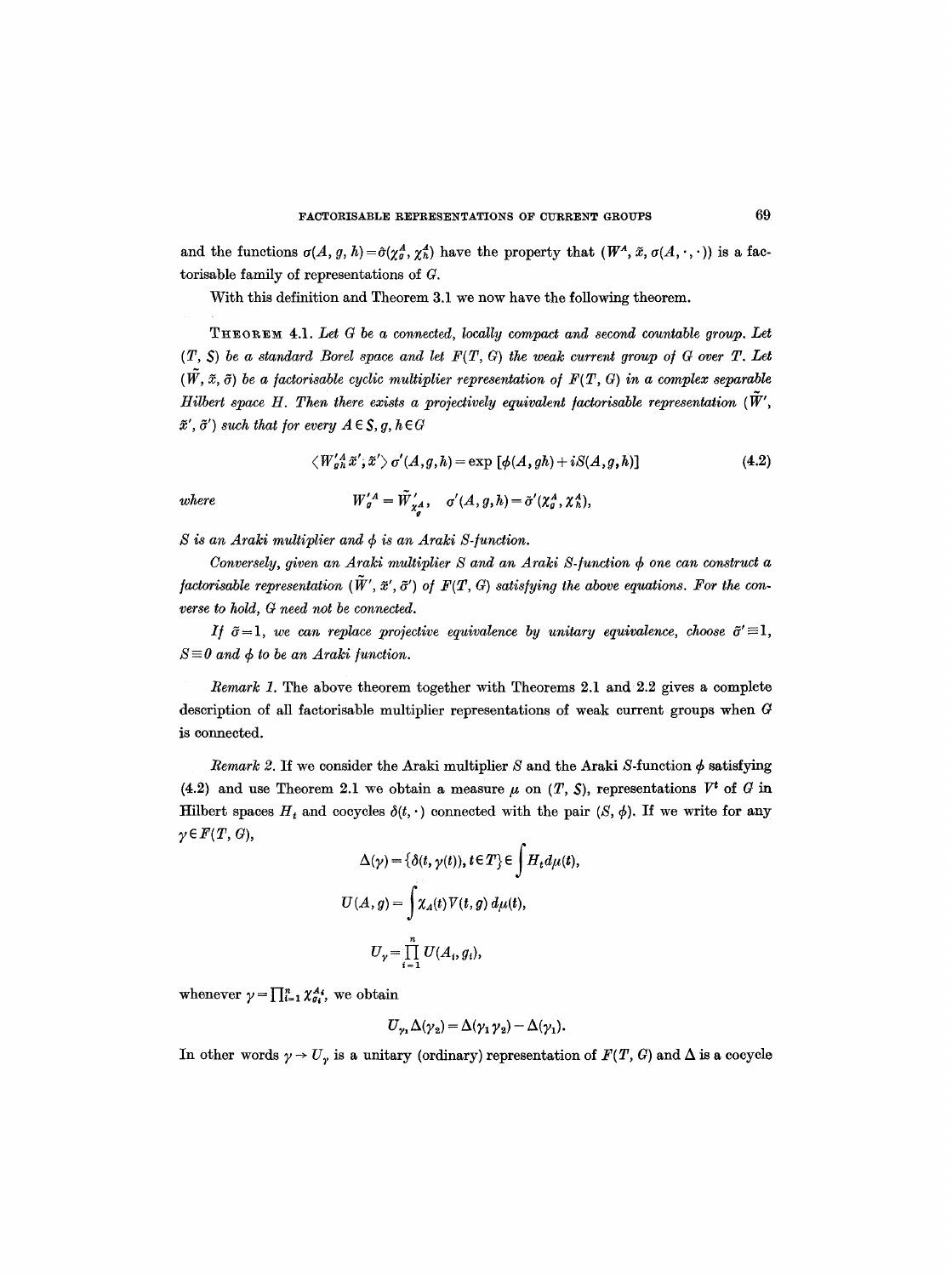for this representation. This cocycle determines the factorisable representation of  $F(T, G)$ associated with the pair  $(A, \phi)$ .

*Remark 3.* The identification  $\gamma \rightarrow \Delta(\gamma)$ , where  $\Delta$  is the cocycle described in Remark 2, defines a metric  $d$  in  $F(T, G)$  by the equation

$$
d(\gamma_1, \gamma_2) = \left[ \int \left\| \delta(t, \gamma_1(t)) - \delta(t, \gamma_2(t)) \right\|^2 d\mu(t) \right]^{\frac{1}{2}}.
$$

We call the completion of  $F(T, G)$  under this metric the *full current group* of G over T and denote it by  $\Gamma(T, G)$ . It is clear that the factorisable representation of  $F(T, G)$  associated with  $\Delta$  extends uniquely to a continuous representation of  $\Gamma(T, G)$ . Then the extended map  $\gamma \rightarrow \Delta(\gamma)$  is a continuous cocycle on  $\Gamma(T, G)$ .

*Remark 4.* Suppose  $(\tilde{W}, \tilde{x}, \tilde{\sigma})$  is a factorisable representation of  $F(T, G)$  and  $(S, \phi)$ the associated pair of Araki multiplier and Araki S-function.

For any  $\gamma = \prod_{i=1}^n \chi_{g_i}^{A_i}$ , where  $\{A_i, 1 \leq i \leq n\}$  is a partition of T, we define

$$
\widetilde{\phi}(\gamma) = \sum_{i=1}^n \phi(A_i, g_i).
$$

If  $\gamma_1 = \prod_{i=1}^m \chi_{g_i}^A$  and  $\gamma_2 = \prod_{i=1}^n \chi_{h_j}^B$  where  $\{A_i, 1 \leqslant i \leqslant m\}$  and  $(B_j, 1 \leqslant j \leqslant n)$  are partitions of T, we define

$$
\widetilde{S}(\gamma_1, \gamma_2) = \sum_{i,j} S(A_i \cap B_j, g_i, h_j).
$$

Let  $\Delta$  be the cocycle defined in Remark 2.  $\tilde{\phi}$  is a conditionally S-positive definite function on  $F(T, G)$ .  $\tilde{\phi}$ ,  $\tilde{S}$  and  $\Delta$  have natural extensions to the complete current group. Let  $H =$  $\int H_t d\mu(t)$  be the Hilbert space where the representation  $\gamma \to U_{\gamma}$  and the cocycle  $\Delta$  are defined. We construct the symmetric Fock space  $\exp H$  over  $H$ . We write

$$
x(\gamma) = [\exp \phi(\gamma)] \exp \Delta(\gamma^{-1}).
$$

By Theorem 2.1 and the definition of  $\Delta$ ,

$$
\begin{array}{c} \left\langle \Delta(\gamma_1),\Delta(\gamma_2)\right\rangle=\tilde{\phi}\left(\gamma_1^{-1}\gamma_2\right)-\tilde{\phi}\left(\gamma_1^{-1}\right)-\tilde{\phi}\left(\gamma_2\right)+i\tilde{S}(\gamma_1^{-1},\gamma_2).\\ \\ \left\langle x(\gamma_1),x(\gamma_2)\right\rangle=\exp\,\tilde{\phi}(\gamma_1\gamma_2^{-1})+i\tilde{S}(\gamma_1,\gamma_2^{-1}). \end{array}
$$

Then

$$
f_{\rm{max}}
$$

We define the map

$$
W_{\gamma_1}: x(\gamma) \to x(\gamma \gamma_1^{-1}) \text{ exp } i\tilde{S}(\gamma, \gamma_1^{-1}).
$$